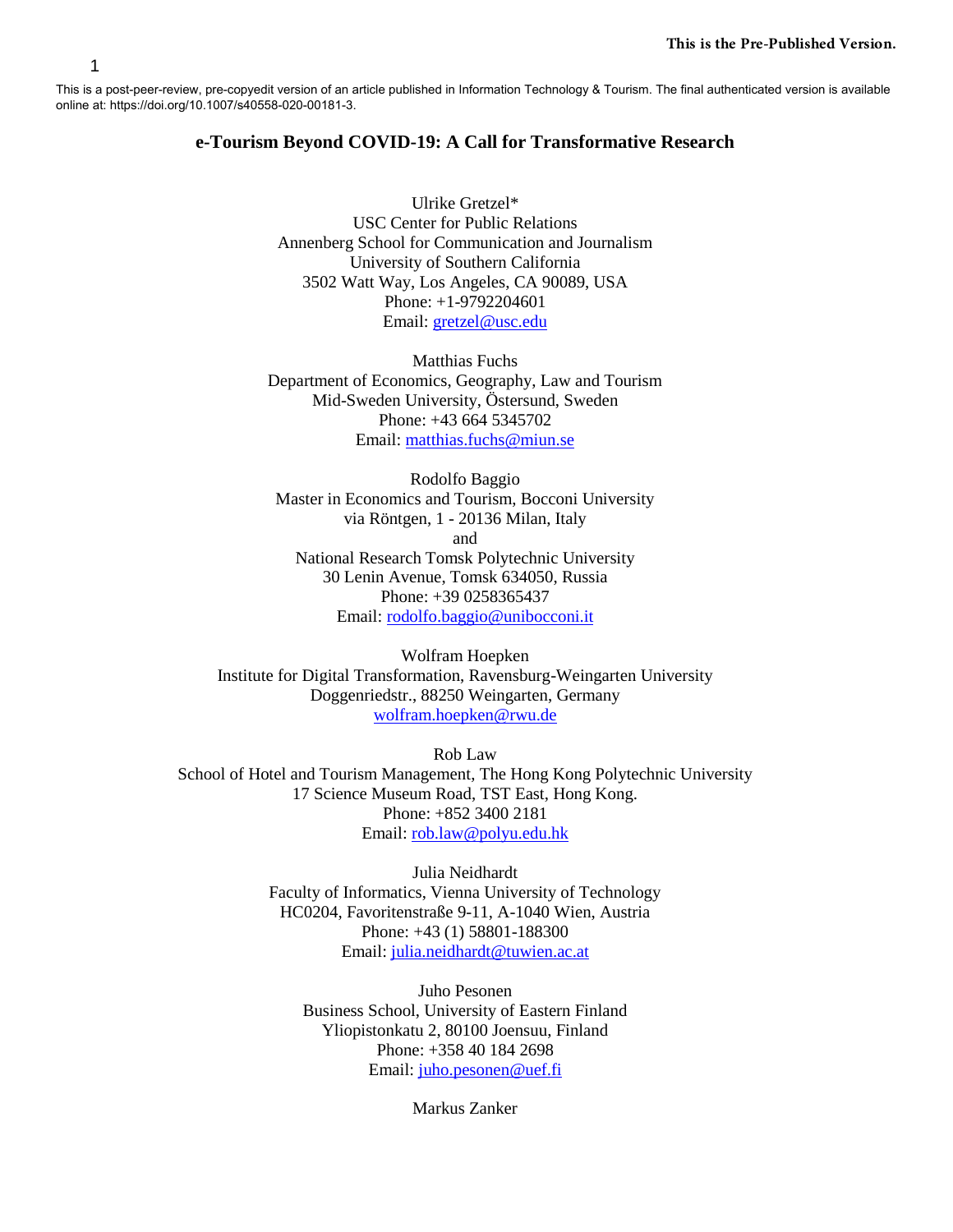Faculty of Computer Science, Free University of Bozen-Bolzano Dominikanerplatz 3 - piazza Domenicani, 3, 39100, Bozen-Bolzano, Italy Email: [markus.zanker@unibz.it](mailto:markus.zanker@unibz.it)

Zheng Xiang The Howard Feiertag Department of Hospitality and Tourism Management, Virginia Tech 295 West Campus Drive, Blacksburg, VA 24061, USA Phone: 1-940-231-3262 Email: [philxz@vt.edu](mailto:philxz@vt.edu)

\*Corresponding author

#### **Declarations**

Funding: no funding was received for the preparation of this manuscript

Conflicts of interest/Competing interests: none

Availability of data and material (data transparency): not applicable

Code availability (software application or custom code): not applicable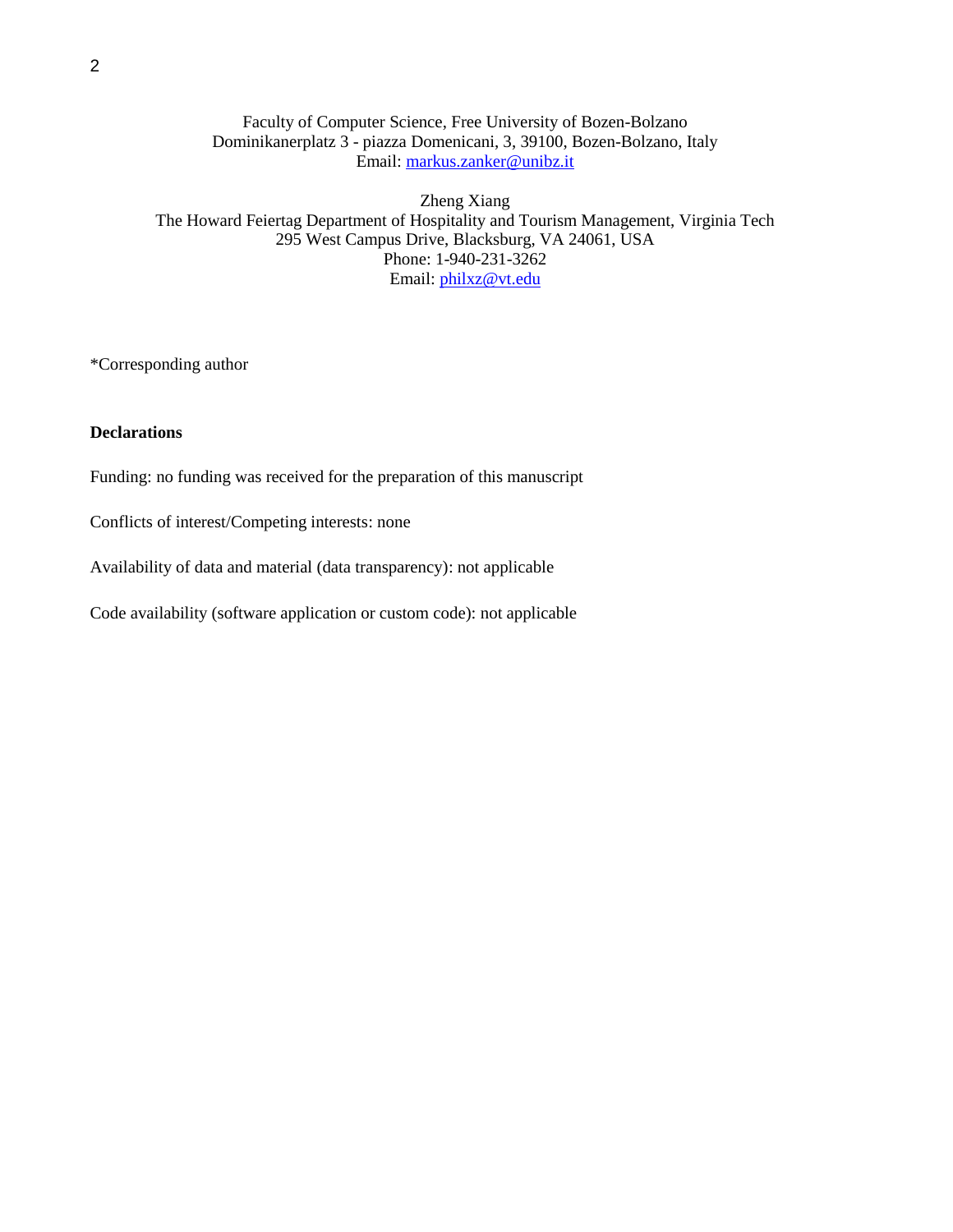### Viewpoint

### **e-Tourism Beyond COVID-19: A Call for Transformative Research**

#### **Abstract**

This viewpoint article argues that the impacts of the novel coronavirus COVID-19 call for transformative e-Tourism research. We are at a crossroads where one road takes us to e-Tourism as it was before the crisis, whereas the other holds the potential to transform e-Tourism. To realize this potential, e-Tourism research needs to challenge existing paradigms and critically evaluate its ontological and epistemological foundations. In light of the paramount importance to rethink contemporary science, growth, and technology paradigms, we present six pillars to guide scholars in their efforts to transform e-Tourism through their research, including historicity, reflexivity, equity, transparency, plurality, and creativity. We conclude the paper with a call to the e-Tourism research community to embrace transformative research.

**Keywords:** transformative research; COVID-19; e-Tourism; research paradigm; technology paradigm; growth paradigm

#### **1. Introduction**

Since being first reported by the Chinese government to the World Health Organization (WHO) on December 31, 2019 and later declared as a pandemic by the WHO on March 11, 2020 (WHO, 2020), the COVID-19 virus, within a short period of only several months, has caused an unprecedented global crisis with enormous impacts on our political, social, and economic systems (Carlsson-Szlezak, Reeves, & Swartz, 2020; Fuchs, 2020). As of May 18<sup>th</sup>, 2020, more than 316,000 deaths have been recorded with more than 4.8 million people infected (see [https://www.worldometers.info/coronavirus/\)](https://www.worldometers.info/coronavirus/). As its negative effects continue to ripple throughout the world, governments at both regional and national levels have so far issued and implemented policies involving travel bans, community lock-down, stay-at-home orders, self- or mandatoryquarantine, and other business-specific restraints to varying degrees (Gössling, Scott, & Hall, 2020). As a result, travel and tourism have literally come to a halt, and the economic activities of the airline industry and hospitality sector have been reduced to a small fraction of what they used to be prior to the pandemic. While some economies are gradually reopening, the overall situation remains volatile due to the high contagiousness of the virus and the lack of an immediate treatment or vaccine.

Crises are by no means new to tourism (Blake & Sinclair, 2003; Sönmez, Apostolopoulos, & Tarlow, 1999); however, the impact of COVID-19, at least from an economic point of view, has so far been more devastating than any other crises in recent history (Hall, Scott, & Gössling, 2020; UNWTO, 2020). As such, the crisis has brought forth new questions of how the tourism industry can respond to and recover from this crisis and, ultimately, how travel and tourism will evolve as a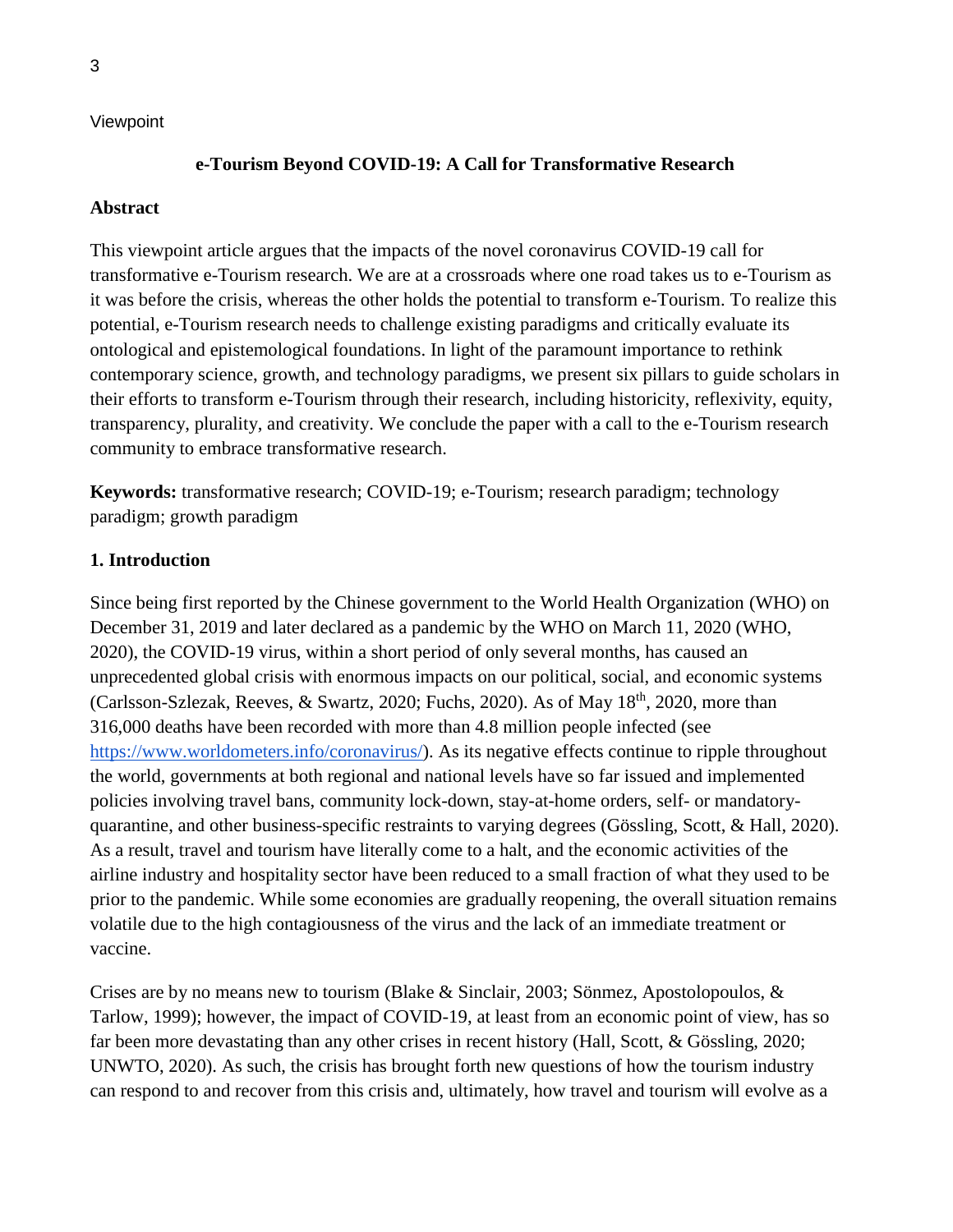socio-economic activity in our society. Finding solutions and answers to these questions is becoming an increasingly important challenge for stakeholders of tourism including the research communities (Gössling, Scott, & Hall, 2020; Hall, Scott, & Gössling, 2020; Higgins-Desbiolles, 2020; Jamal & Budke, 2020). More importantly, technology plays a central role in all of this.

Ever since the introduction of the Internet to business, information technology (IT) has been an important enabler, catalyst and, in some cases, disruptor for travel and tourism (Werthner & Klein, 1999). This is particularly true in today's world in that IT has been woven into every fabric of travel and tourism involving essentially every facet of the travel process, every stakeholder of tourism, and every subdomain of the industry (Benckendorff, Xiang, & Sheldon, 2019; Werthner et al., 2015; Xiang, 2018). In light of this pandemic, there are early signs that IT has been widely used, adapted and developed to address some of the pressing problems in our daily life, including work, travel, leisure, business as well as governance. Technology has become a major factor in building resilience in tourism (Hall, Prayag, & Amore, 2017; UNWTO, 2020). On the one hand, IT appears to be highly effective and, in many ways, even essential in confronting these pandemic-related problems (e.g., traveler screening, case and contact tracking, online education, and entertainment during lockdown, to name just a few). On the other hand, there are a range of broader issues and concerns resulting from society's reaction to the crisis such as the new digital divide, vulnerability, privacy, misinformation and ethics of using technology, which would have profound and long-term effects across all layers of e-Tourism (Werthner et al., 2015).

Over the last three decades, e-Tourism, as a field of scientific inquiry, has evolved into a substantial body of knowledge with the focus of theory and information technology development aligned with core problems in tourism (Xiang, Fuchs, Gretzel, & Höpken, 2021). The profundity and complexity of the impact of COVID-19 require both a short-term reaction and a long-term readiness in order to understand some of its far-reaching effects at the fundamental level. As the intersection between IT and tourism, the field of e-Tourism must now grapple with the two "fronts" of a fast-changing new reality and tremendous prospects for long-term change. As e-Tourism researchers,, we find this new reality provides both enormous challenges and exciting opportunities from the perspectives of scientific inquiry and technological innovation. E-Tourism research must now elevate itself to be ready to ask, and prepare to find answers to, some critical and significant questions regarding the role of IT in contributing to a better future of tourism and society.

As such, as the editorial team of the Journal, we strongly believe COVID-19 presents an opportunity and also an obligation for us to critically reflect on the field of e-Tourism and, as a result, to offer an outlook for a "transformative" research agenda for e-Tourism research. We develop this call for transformative research based upon a careful and critical assessment of the basic assumptions and value propositions of the existing literature in relation to the broader conversations about the future of tourism and the role of IT in society. Even though the future is uncertain, it is our responsibility to think about the challenges, opportunities, threats and possibilities that exist in the future that can be shaped by e-Tourism research in an impactful way.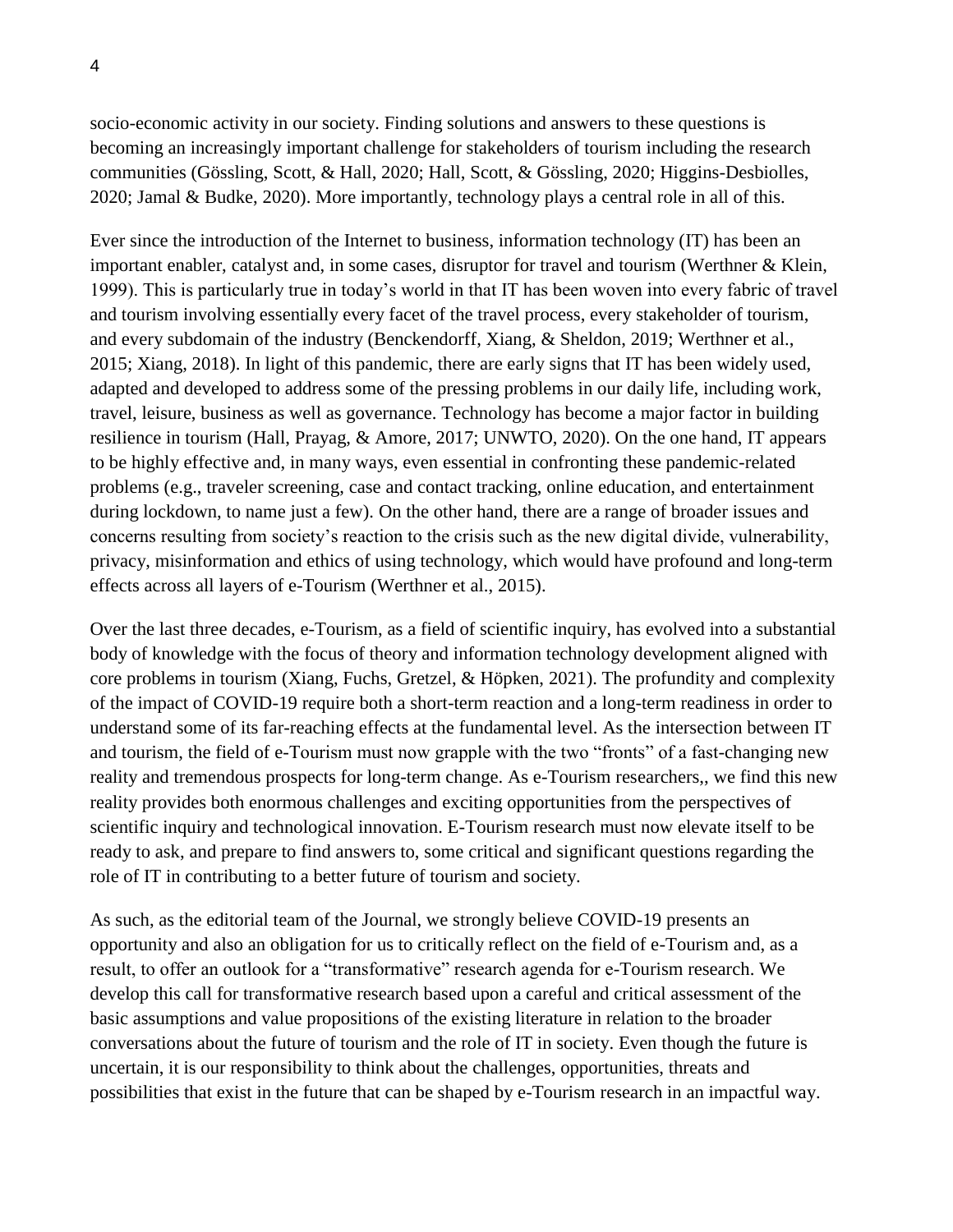We believe a paradigm shift is much needed at this watershed moment, and we hope this essay will be of keen interest to the communities surrounding this journal and will help advance e-Tourism research as a whole. To achieve this aim, the paper reviews e-Tourism as a field of study, challenges the paradigms through which it is predominantly shaped, and then suggests six pillars on which to build transformative e-Tourism research.

#### **2. e-Tourism as a Field of Study**

Neidhardt and Werthner (2018: 1) define the field of e-Tourism as encompassing the "*analysis, design, implementation and application of IT/e-commerce solutions in the travel and tourism industry, as well as the analysis (of the impact) of the respective technical/economic processes and market structures*". This definition describes the existing research streams within the field, and especially within the *Information Technology & Tourism* journal, very well (Buhalis & Law, 2008; Wang, Fesenmaier, Werthner, & Wöber, 2010). First, the notion of IT as a "solution" represents a particular instrumental view of technology as a tool that serves businesses. Second, it stresses micro- and meso-level perspectives while ignoring macro-level questions regarding the systems and governance approaches that promote, facilitate and regulate specific kinds of technologies. This has already been criticized by Werthner et al. (2015), who emphasize the need to study e-Tourism across all five identified layers, from individuals to government/policy issues, such as ethics and sustainability. Third, this definition of e-Tourism highlights that e-Tourism research so far has been firmly rooted in a conventional rather than a post-digital, humanist paradigm. Individuals are defined and studied as consumers, users, or data sources rather than affective human beings embedded and embodied in physical and virtual communities and places. Like the businesses that provide and use technologies, they are typically conceptualized as beneficiaries of technological "solutions" and therefore willing to be participants in e-Tourism. Technology as such is seen as a given or something that should be improved rather than questioned.

E-Tourism as a subject of scientific inquiry is a dynamic field that has penetrated mainstream tourism research and is continuing to attract the attention of computer science and engineering scholars in search of application areas. However, recent review papers confirm that while the specific technologies studied constantly evolve, the research streams within e-Tourism have remained remarkably stable (Law, Leung, & Chan, 2019; Navío-Marco, Ruiz-Gómez, & Sevilla-Sevilla, 2018; Touray, 2020; Yuan, Tseng, & Ho, 2019). What can be seen over the course of e-Tourism research development is the emergence of focus areas and research-activity clusters that correspond to technological advances, like Web 2.0, big data, virtual reality and smart technologies (Buhalis, 2019). It is expected that COVID-19 related technology development and implementation will spur similar bursts in e-Tourism research.

In many ways, e-Tourism research has not necessarily been affected by the crisis. While physical tourism has come to a stand-still, past and potential tourists have been busy ruminating about past trips on social media by sharing vacation memories and/or dreaming about future vacations on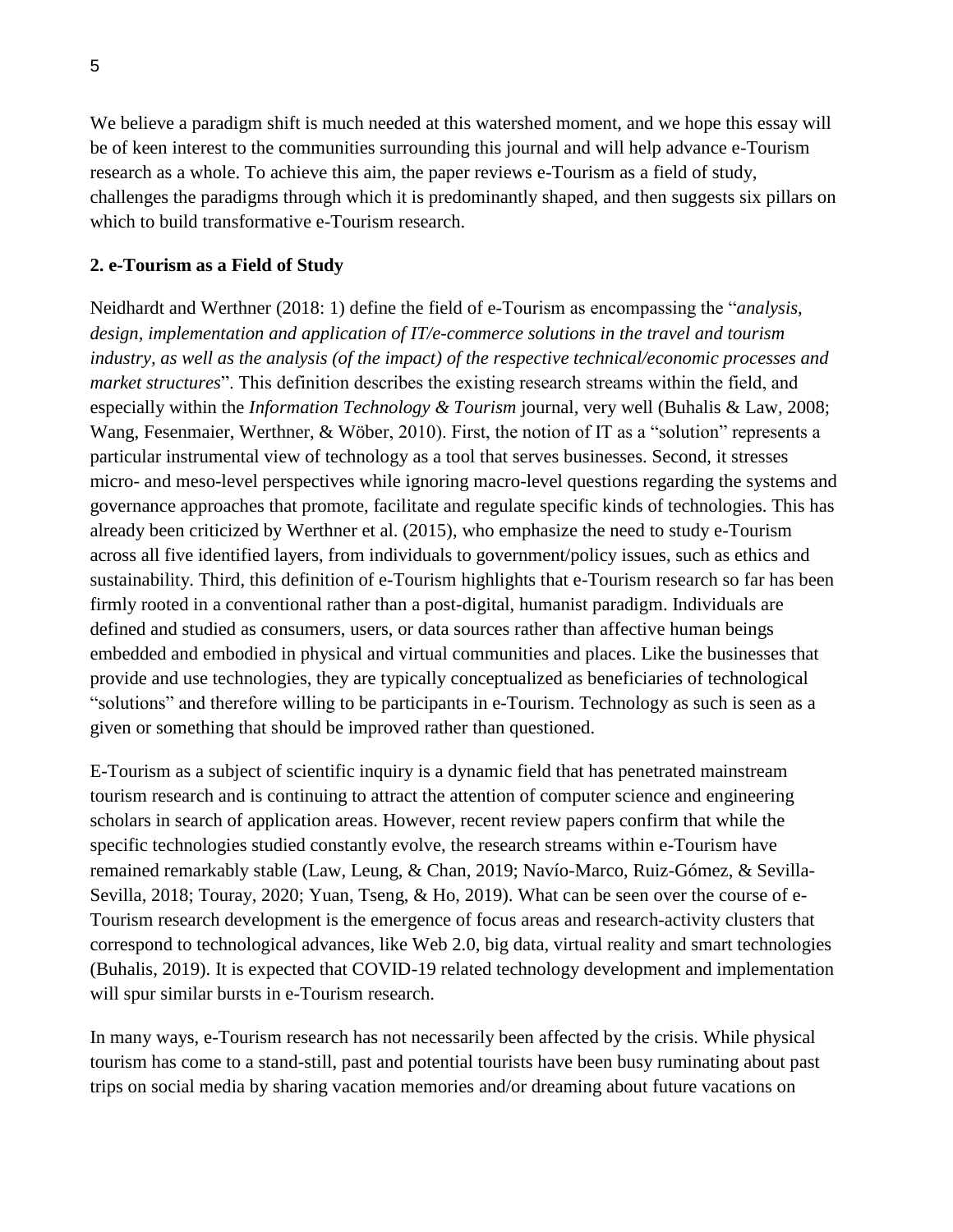destination or travel agency websites. Museums have opened virtual doors to their exhibitions and bored wannabe tourists stuck in quarantine are flocking to these and other virtual experiences. Disappointed tourists stranded on trips or at home have been using websites and mobile apps to cancel the trips and make complaints. Residents discuss in forums whether they are delighted or devastated about the disappearance of tourists from their communities and images of the positive effects on nature of the sudden disappearance of tourists from a hotspot like Venice went viral. Airbnb hosts now offer virtual experiences, social media travel influencers continue to produce contents for their audiences, and tourism providers use a multitude of online channels to maintain customer relationships and reassure future tourists. At the same time, tourism providers and their trade associations are engaging in online activism to reveal their dependence on global online platforms. These intensified or new technology use scenarios create a plentitude of data for e-Tourism research.

Simultaneously, the need for technological solutions has been heightened, encouraging the formative side of e-Tourism research to think about, and get ready for, new designs and applications. Specifically, the crisis demands technologies that can facilitate tracking and monitoring of tourists. It requires solutions that can enable the low-touch economy and controlled access scenarios necessary for physical tourism to restart. The crisis further incites thinking about scalability, dynamic systems and real-time information to accommodate rapid changes in demand and supply in anticipation of differential effects of the crisis across the globe and the likelihood of future lock-downs. E-Tourism research should find creative business intelligence solutions for destinations and tourism providers to better forecast markets, simulate scenarios and understand risks. Technologies are also needed to encourage smart business networks and strategic partnerships/information exchanges with regulatory agencies. Further, post COVID-19 technology has to accommodate shifts in consumer behavior (e.g. risk perceptions, last-minute booking, desires for advance reservations in new contexts such as museums, need for highly personalized packages) and likely changes in the interaction modus (e.g. from physical touch to voice or from input to automated detection).

There is no danger of e-Tourism running out of data or application scenarios. Consequently, e-Tourism research could continue as usual, adapting its theories, methodologies, data and design efforts to new business/government requirements and travel realities. However, COVID-19 prompts us to rethink the ontology and epistemology of e-Tourism research. We believe that, in order for e-Tourism research to contribute to knowledge creation that truly benefits the future of tourism and society, fundamental assumptions about technology need to be challenged and e-Tourism as a field of scientific inquiry needs to change.

### **3. Paradigms Challenged: Rethinking Science, Growth, Technology in Response to COVID-19**

In this section, we reflect upon the opportunity the crisis provides for the transformation of e-Tourism research. Beyond the immediate health crisis, COVID-19 is essentially a crisis of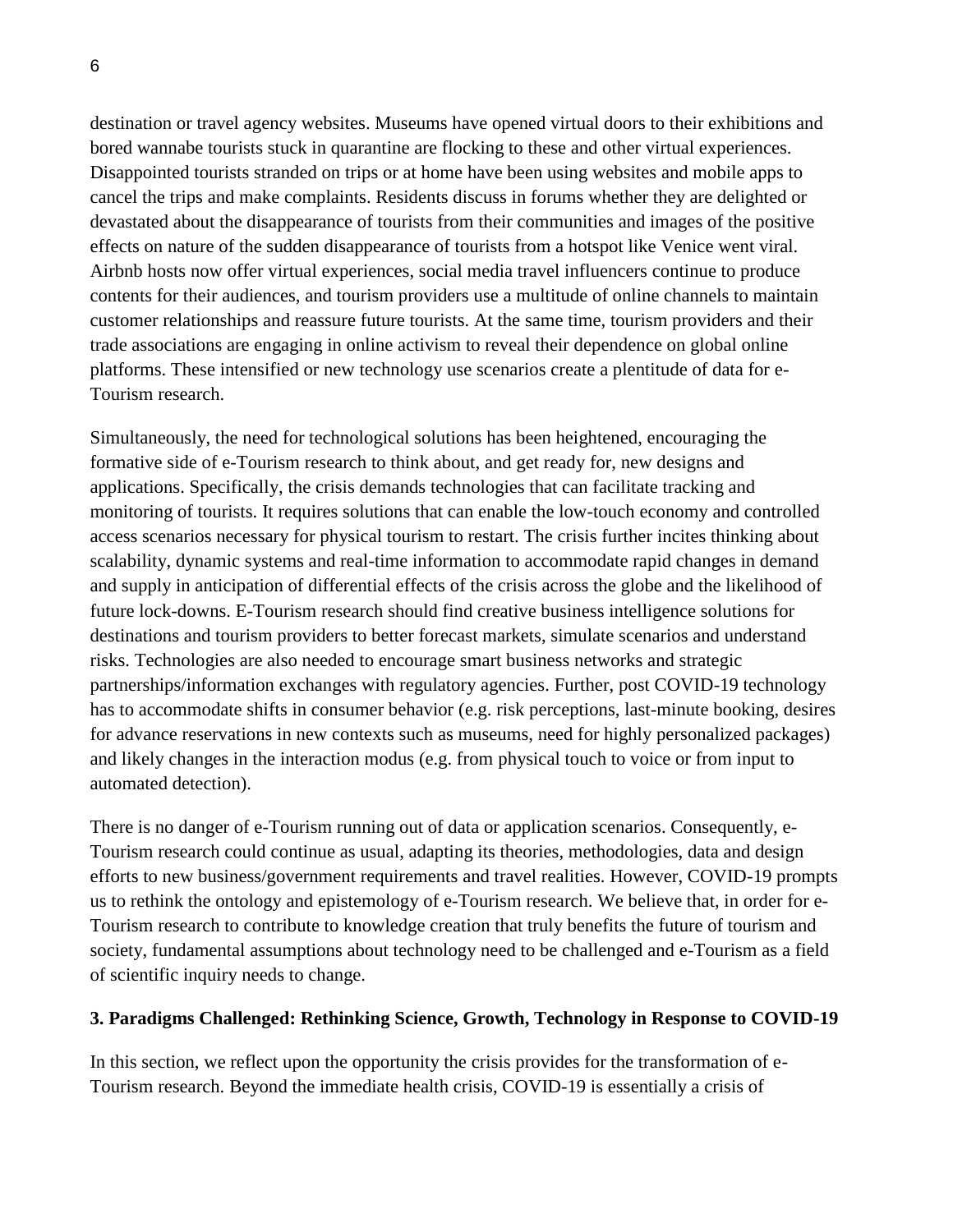economized societies rooted in the growth-paradigm (Ötsch, 2020). In fact, governments worldwide reacted to the crisis based on prognosed GDP shortfalls and steep increases in unemployment with ''rescue packages" and "shock therapies" on an unprecedented scale. At the same time, economists downplay the pandemic as a purely natural event that has originated outside of the economic system (i.e., an exogenous shock) and, thus, has nothing to do with economic structures (Nowlin, 2017). Further, technology continues to be seen as independent from natural, social and economic systems and, rather, as something that can be used to solve specific problems associated with the crisis without considering larger societal consequences. Last but not least, science is perceived as a means to achieve the medical and technological progress needed to overcome the crisis and to resume previously charted economic growth trajectories. By referring to Brodbeck (2014; 2019), we criticize ontological and epistemological foundations that underpin the current science, technology and growth paradigms.

### *3.1 The Science Paradigm*

Historically, sciences are characterized by three assumptions: all phenomena are reducible to their own physically explainable foundations. As a necessary precondition, an independent researcher subject is capable of observing phenomena as factual objects. Finally, mathematics is considered the ideal methodological, logical and argumentative foundation to conduct "value-free" science. However, like all languages, mathematics, but also theories and facts, have shown to be aspects of the same social world and, thus, cannot be considered as separable entities (Gödel, 1930; Putnam, 2004). Indeed, theories and their ontological correspondence in reality are socially construed phenomena with perceived specific relevance and meaning (Brodbeck, 2019). Scientists in general, but also researchers in e-Tourism, usually reflect too little on the "values" on which theories are based and how they are matched with data, i.e. the social practice of science.

Kuhn's (1962) seminal work '*The structure of scientific revolutions*' describes paradigm shifts as breaking-points driven by the social, psychological and ethical nature of sciences. A crisis like COVID-19 has the potential to challenge current paradigms because it rapidly changes conditions and allows "thinking about the unthinkable". This is what Kuhn referred to as the "revolutionary" aspect of paradigm shifts and what Popper (1974) termed the "essential incompleteness of all sciences". Particularly in times of crises, sciences are showing their paradoxes and point to the fact that not only their fundamental notions and theories, but also objectified facts and artifacts, such as experiments and technologies, are rooted in the social sphere (Latour, 1987). It is impossible to separate theories from societal processes and to develop, discover and approve theories in an illusory separated world of scientific thinking (Brodbeck, 2019). Therefore, a scientific paradigm shift needs to be accompanied especially by a shift in the way we think about "values" and "facts" in relation to the economic and technological foundations of society (Latour, 2000) - and of tourism in particular.

#### *3.2 The Growth Paradigm*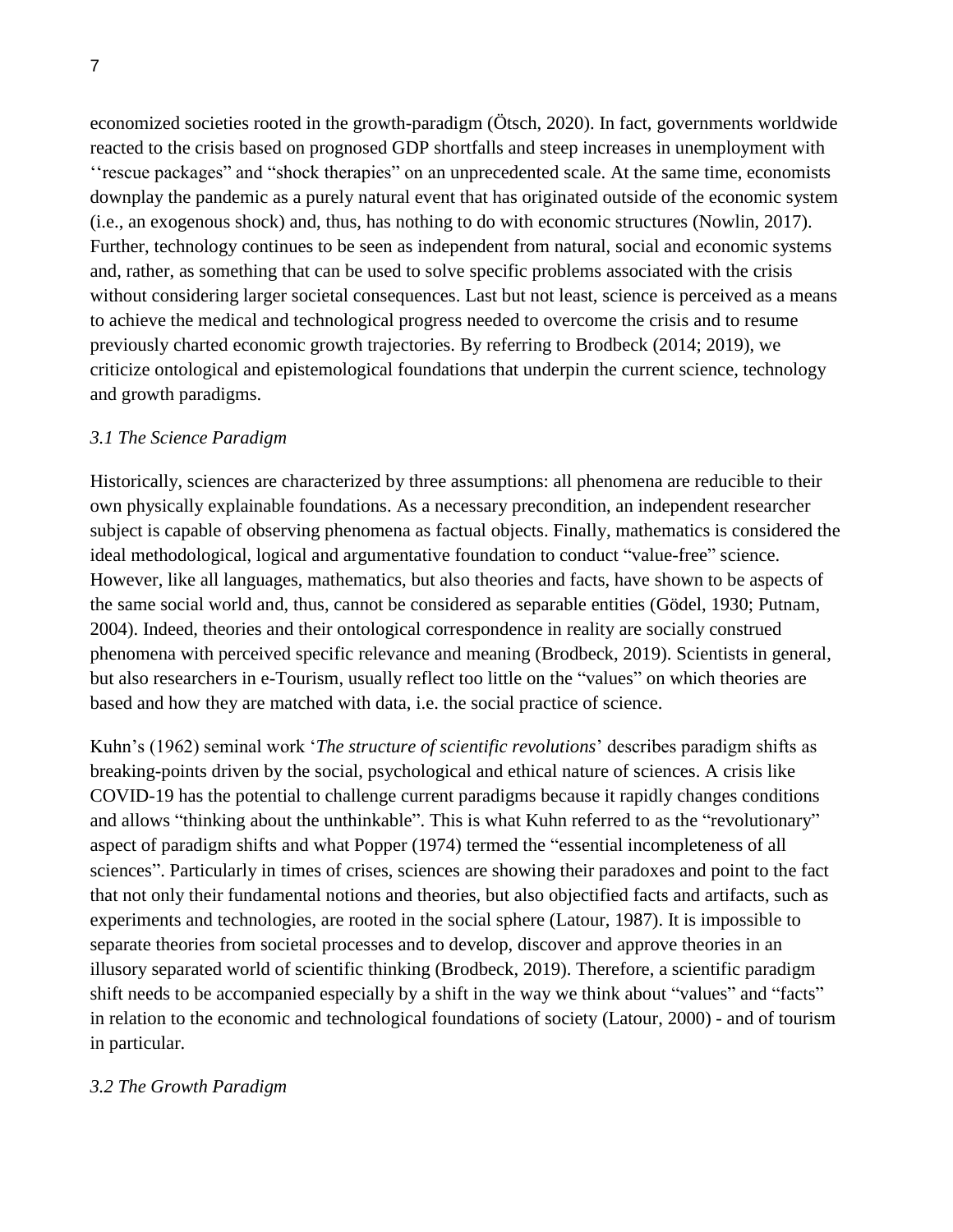As a "calculative form of thinking", the nature of money reproduces an empty abstract unit and, worse, executes an automatism of the more as the form of money follows the infinite series of numbers – "*the archetype of abstract growth*" (Brodbeck, 2019, 12). Being an empty abstract measuring unit itself, money needs to be related to objectivized and measured things so as to receive their price. This task of objectivization is exactly what modern sciences are primarily specialized in. However, as a consequence, production processes, but also social acts of exchange, technological processes and even skills and the arts, stop being social processes initiated by humans, and rather become "equations" of production functions (Brodbeck, 2011). In fact, '*an ontic social act is ontologically redefined through a mathematical form*' (Brodbeck, 2019, 16). Therefore, qualitative distinctions appear as numeric identities, i.e. become quantitative differences - or disappear. The uniqueness and diversity of social acts of exchange is transformed into "identical" monetary values (Brodbeck, 2019). Moreover, monetary thinking enforces the abstract perspective, i.e. things and humans become comparable but empty units. Economic actors do not appear as humans, but as objectivized "rational" decision making machines maximizing their utility or profit.

However, the reference to such a misleading ontology leads to the paradox that economics cannot be considered an empirically exact science, exactly because "free" humans do not behave like mechanical objects of classical physics. Despite the empirical failure of economics, its successful global application and propagation show that it is, first and foremost, not a "value-free" exact science, but rather an "implicit ethic" (Brodbeck, 2014, 8). Although economic theory is not capable of explaining economic agents' behavior empirically, its political function seems to influence and "program" human action through the prescription of what is considered economically "rational" (Brodbeck, 2014; Ghoshal, 2005). While represented through a system of factual statements, economic theories should be uncovered as "implicit ethics" guided by the thought model of calculative thinking and the ontological assumptions of modern science: *physicalism, empiricism and mathematization* (Allen, 2003; Brodbeck, 2019). Despite emergent questioning of the growth paradigm for tourism already before the crisis (Dodds & Butler, 2019; Higgins-Desbiolles, Carnicelli, Krolikowski, Wijesinghe, & Boluk, 2019; Saarinen, 2018), much of the current discourse around tourism during and after the pandemic is colored by the notion that tourism as a "demand-driven" economic activity needs to be "stimulated" so that it can "grow" again. Both science and technology are means to serving this end, rather than as transformative forces.

#### *3.3 The Technology Paradigm*

Growth ideology is not only the result of the economic imperative, but also of technology (Illich 1992; Rendall, 2015; Samerski 2016). Technology is best understood as the relation of humans to their instruments (Illich, 1992). In turn, tools and instruments are defined as means with which humans try to realize their goals, from simple knives to complex technological systems and sociotechnical institutions, like factories and universities (Illich, 1975). In fact, it is important, not to understand technology as an inevitable product of a determinist technological evolution, but rather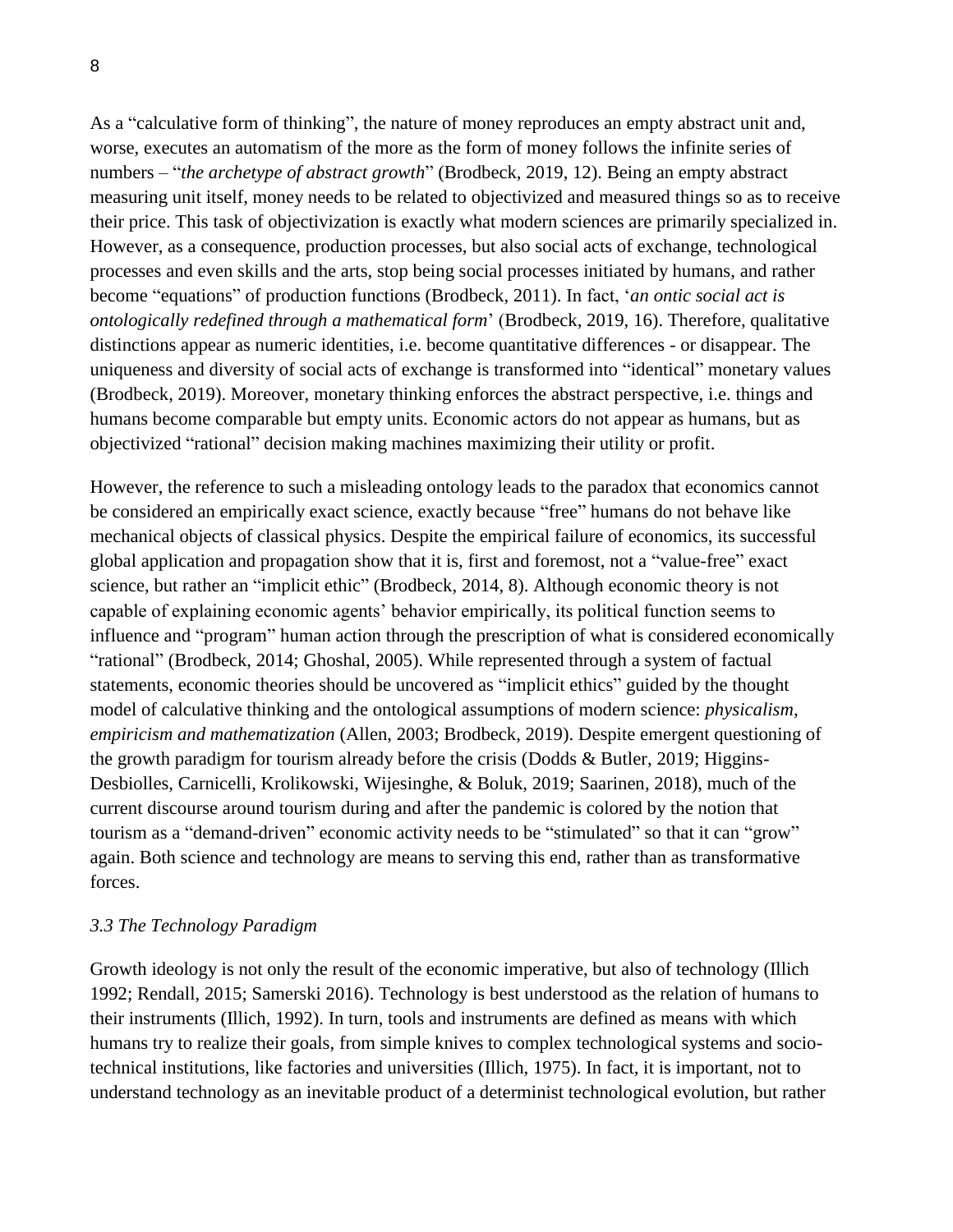as a *"historically and culturally shaped meaning relation of man to his tools"* (Samerski, 2016, 1639). However, the continuous equipping of human with productive tools inverts the relation between people and their instruments, i.e., as machines force people to behave like machines, means turn to ends (Illich, 1975).

While today's techno-genic institutions form a technological system that colonizes our imagination, reshapes not only our activities, but also our self-perception and social relations, it is crucial to distinguish between two types of tools (Cayley, 2005; Illich, 1975). "Convivial" tools are fostering the natural ability of their users to act autonomously and mindfully, thus, the tools are modified by, and adapted to, their users. By contrast, "manipulative" tools reduce man to a programmed machine operator, a client whose heteronomous behavior is unconsciously commanded to adapt (Samerski, 2018). In fact, convivial tools are easy to use, thus requiring just learning by doing. However, as usage demands a programming of the user or societal structures and technocratic elites make tools indispensable or obligatory, their use is manipulative and out of democratic control. Convivial tools serve the purpose of the user and not vice versa, thus, *"allow the expression of personal and societal meaning"* (Samerski, 2018, 1640). Indeed, we should ask whether, e.g. smartphones, whose role in travel has been highlighted in recent e-Tourism literature, are actually means for the realization of humans' well-being, despite all the 'user-friendly' designs. They not only preprogram desires and habits, but also affect the sense of the self to a degree that users might become addicted to their devices. Countless examples of such manipulative tools have been cited and discussed in recent critiques of those technologies that aim to persuade, surveille, and even "hijack" people's mind (Harris, 2016; Tufekci, 2014).

Transformative technologies should limit manipulation and comprise all the powerful tools for democratic engagement, participation, transparency, deliberation and political action, as digital commons, open source technologies and open access technologies impressively show (Kallis, 2011; Samerski, 2018). In addition, publicly shared information is essentially a public good. Whenever new information emerges, due to its socio-historical character, it incorporates the whole societal history of information, thus, should belong to no one in particular. However, in global capitalism, information becomes a resource that favors capital accumulation, and is, therefore, treated as a commodity and ever more controlled by powerful corporations (Fuchs, 2009). To sum up, "manipulative" tools embedded into broader paradigms of calculative thinking are programming the behavior of humans and, thus, restrict the freedom inherent to a convivial society. By contrast, "convivial" technologies convert current efficiency-focused economies of scarce means towards sufficiency-focused ecologies of desirable social goals (Dierksmeier & Pirson, 2010; Samerski 2018).

The COVID-19 crisis has put e-Tourism research at a crossroads. One path leads us to focus on research that subscribes to existing scientific paradigms, conventional notions of technology and growth-driven thinking and, thus, supports bringing back tourism as we knew it. The other path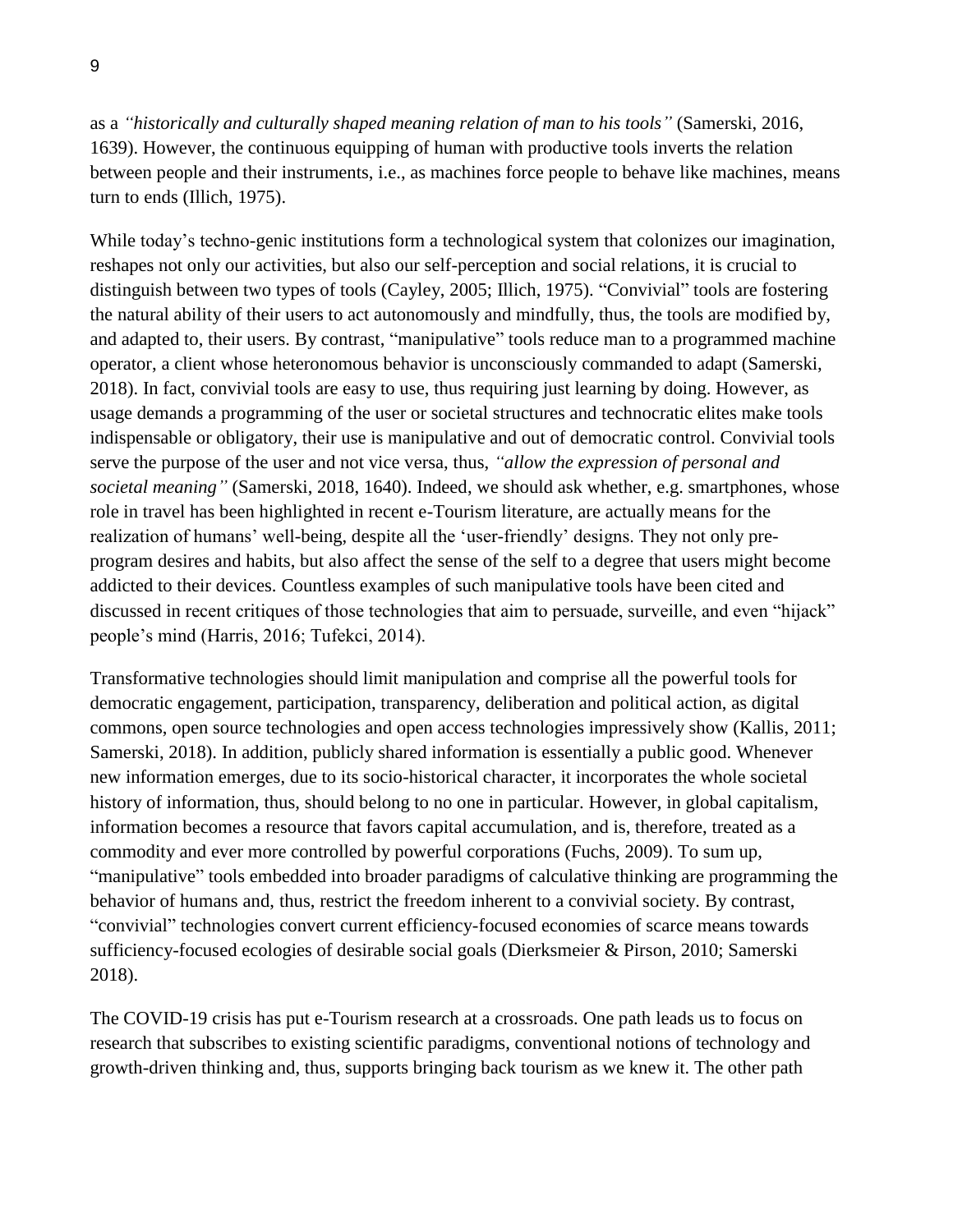takes a critical stance at what was before and how things were done and helps envision a better future. The latter path requires "transformative" research.

## **4. Transformative e-Tourism Research**

By transformative e-Tourism research we mean research that makes underlying value systems, institutional logics, scientific paradigms and particular notions of technology visible and therefore transformable. Transformative e-Tourism research encompasses research that critically analyzes and explicitly questions the designs, resulting affordances and likely consequences of technologies and presents alternatives. Further, transformative e-Tourism research transcends immediate industry needs and actively shapes e-Tourism futures. We propose that the following six pillars, namely *historicity, reflexivity*, *transparency*, *equity*, *plurality* and *creativity*, are especially important for guiding transformative e-Tourism research:

# *4.1 Historicity*

There is a real danger that the COVID-19 crisis will prompt e-Tourism researchers to overly focus on new realities and ignore theory and practice established before the pandemic. By historicity we therefore mean acknowledging historical origins and development of theories and technologies over time and in close relationship with the evolution of social and political ideologies and institutions. Conceptualizing the crisis as a clean break in relation to e-Tourism and consequent dismissal of past research will only heighten the replication crisis in science, which did not receive enough attention in e-Tourism, even before COVID-19.

In particular, e-Tourism research is called to critically discuss and evaluate relevant past studies. This should lead to extracting possible common frameworks needed to assess how the modifications due to the technological solutions that will probably emerge in response to the present crisis will restructure the domain. The aim is to better understand the impacts of technologies at individual, social, economic and political levels, with an obvious focus on the tourism and hospitality domain, but also to consider other domains to avoid possible, and dangerous self-referentiality (DeSanctis & Poole, 1994).

# *4.2 Reflexivity*

The term is used with many variations and meanings (D'Cruz et al., 2007; Widmer et al., 2009). These variations and meanings have, however, all in common a call for a critical evaluation of, and reflection on, the research in a certain domain and awareness of the factors that influence knowledge creation. In essence, reflexive research problematizes knowledge, specifically its relationship to power and its embeddedness in social institutions. Whether referred to as a researcher's individual history/positionality or to a team's attitude, reflexivity is about acknowledging and scrutinizing the tacit knowledge that results from different approaches and outcomes that emerge from the literature and the practice.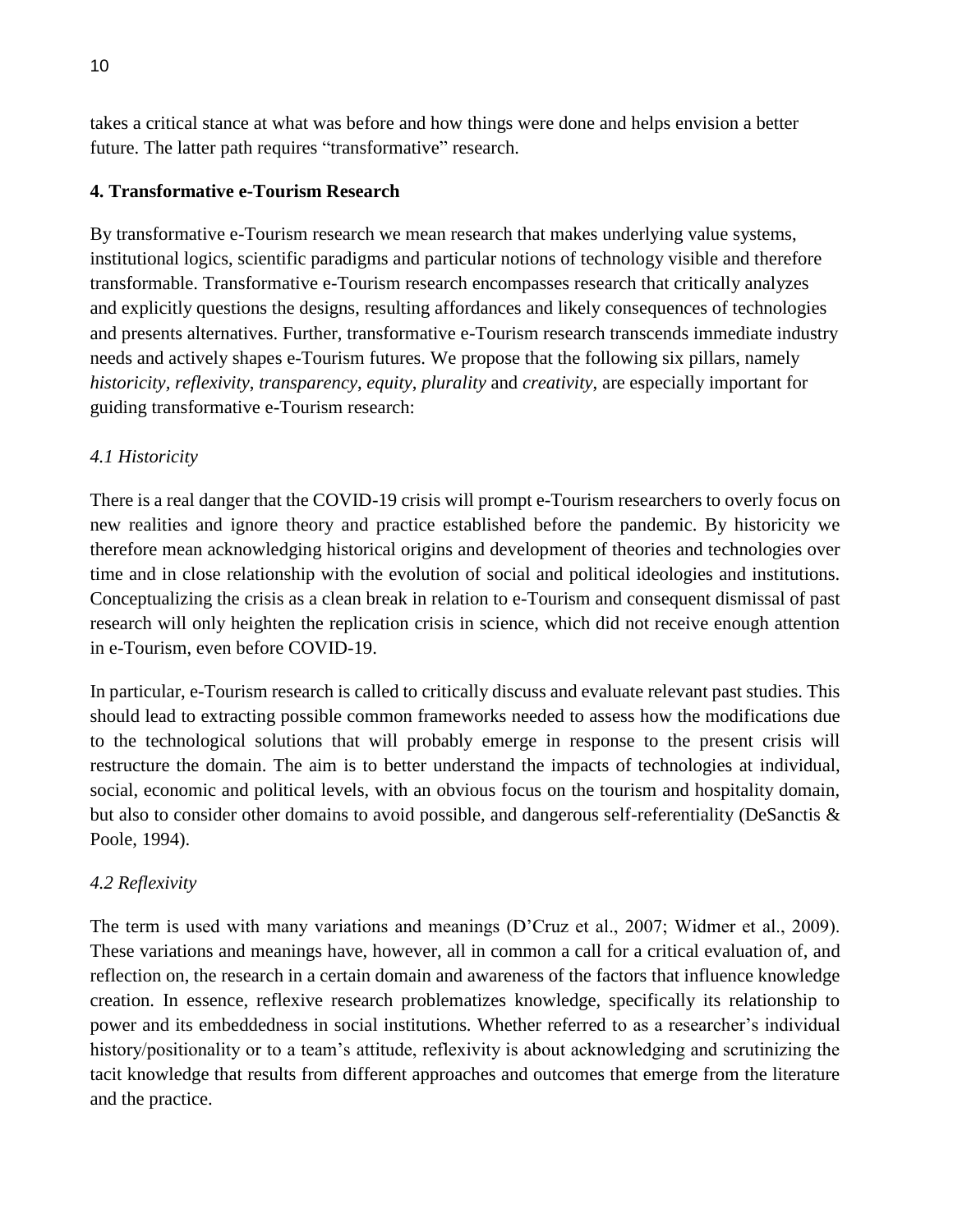Reflexive e-Tourism research explores the ways in which individual researchers, culture, social conditions and structures shape the design and use of technology, and how technology in turn influences cultural and social settings. It is also important to consider the structure of the "institutions" and industrial entities of e-Tourism and their relationship to other institutions as well as their influence on the construction of knowledge in this domain. This "sociology-of-technology" approach (Sassen, 2002) also argues for a higher sensitivity to social and cultural differences (Lynch, 2008).

A reflexive approach is important to provide e-Tourism research with rigorous theoretical frameworks. It is a prerequisite for implementing meaningful and effective applications and for building architectures that aim at regaining control and independence from frameworks defined or imposed by the dominant technological powerhouses. Reflexivity is also a critical step towards transparency.

## *4.3 Transparency*

By transparency we mean revealing of implicit values. Modern science has replaced value-based argumentation with calculative forms of thinking. However, the history of science has shown that eliminating value-based ontologies is impossible. Thus, by questioning the utilitarian and instrumental nature of the current scientific mainstream, transformative e-Tourism research should acknowledge that science cannot be value-free. Both rigor and relevance of e-Tourism research have to be scrutinized from this perspective. Indeed, for rebuilding tourism in the post COVID-19 era, ontological and ethical aspects related to e-Tourism phenomena should be debated more strongly.

When making implicit values explicit, transformative e-Tourism research is critical not only because of devoting its attention to socially problematic aspects, but also by being aware that "scientifically" developed concepts and technologies always refer to certain values that are promoted and strengthened if these technologies will later be applied in society. A particularly critical stance is needed against the utopian welfare and salvation promises of artificial intelligence (AI), especially because of its incapacity to make its knowledge and value structures explicit. This stance is essential because the "learning" of AI does not take place adjacently to the external human and non-human world; rather, the learning process is intrinsically tied to it. Transformative e-Tourism research should not accept a world where AI is guiding human patterns of speaking and action as constitutive forces of an increasingly artificial sphere. Consequently, transparency is particularly important in prominent e-Tourism domains such as big data analytics or recommender systems design and evaluation.

### *4.4 Equity*

Equity means assessing how research impacts different groups in society. In the wake of COVID-19, the equity of the impacts of e-Tourism research needs to be thoroughly considered. Social equity of the research refers to how the social impacts are distributed regarding costs and benefits and whether this distribution is considered fair and appropriate (Behbahani, Nazarim, Kang, & Litman, 2019). We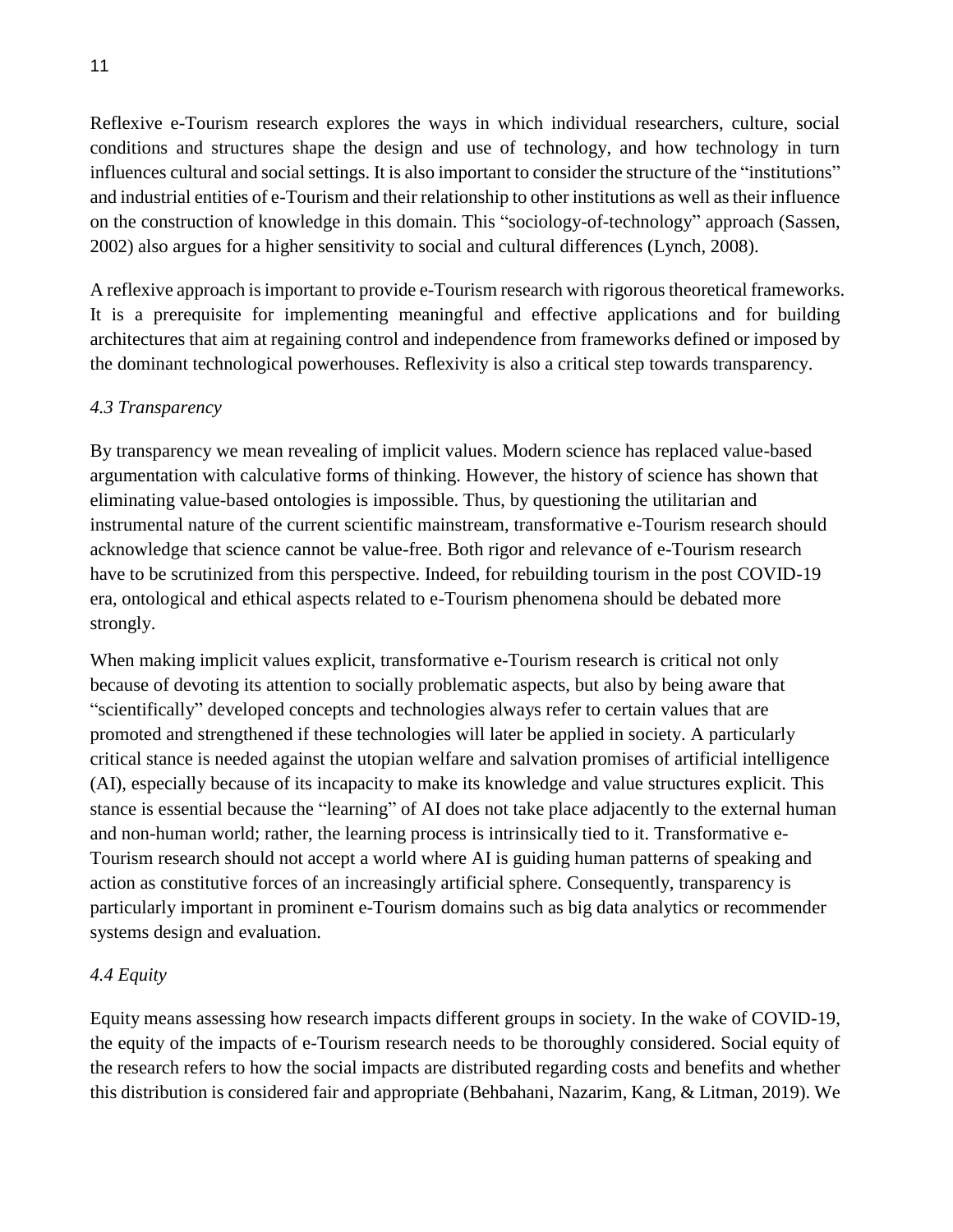now have the tools to assess and evaluate research both as an academic output as well as based on its effects on society (Hinrichs-Krapels & Grant, 2016).

An emphasis on equity requires e-Tourism researchers to embrace diversity and discuss the meaning and outcomes of the research from a broader perspective. For example, gender issues in AI and robotics design are becoming a pressing concern (Pritchard, 2018). With COVID-19, we are seeing an increasing interest in automation and robotics in tourism and hospitality, but the equity of these choices are not thoroughly analyzed. Academic research should aim to develop new tools to rapidly assess the equity of e-Tourism innovations, and equity perspectives should be incorporated in e-Tourism research and design. It is also time to acknowledge the destructive side of e-Tourism research and innovations (Adner & Kapoor, 2016; Fuchs, Fossgard, Stensland, & Chekalina, 2020). COVID-19 seems to drive faster innovation adoption and we need to reflect upon how this affects different groups in society.

Equity can be achieved by embracing participative society initiatives such as citizen science, enabling voluntary participation in research (Xiang & Fesenmaier, 2017). Such opportunities are currently missing from e-Tourism research. Most research in the world is done by universities located in Europe, North America, Australia/New Zealand and East Asia. As research in science and social sciences is increasingly seen as a source of national prosperity (Meo, Al Masri, Usmani, Memom, & Zaidi, 2013), many countries without their own research infrastructure are under-represented in tourism research (Shen, Morrison, Wu, Park, Li, & Li, 2018). Equity is built globally, and e-Tourism research should be able to help those most in need, including e-Tourism researchers with limited resources. Open e-Tourism initiatives could provide one pathway towards equity by democratizing data and processes. Participatory software development, for example AI algorithms developed using open source initiatives, allows the wider community to utilize technology and increases the potential to understand the effects of specific technologies on different groups in society.

#### *4.5 Plurality*

E-Tourism research that embraces more than one worldview and a diversity of approaches will significantly enrich options available for transformation in a post-COVID-19 world. E-Tourism research should not conform to a "mainstream" research agenda by narrowly defining itself as a subdiscipline of tourism or information systems. It is applied; it focuses on a variety of contexts surrounding the activities of travel and tourism; and, as such, it is problem-driven (Werthner et al., 2015). However, the problems it tackles emerge from a multitude of areas. It is obvious that today's scientific inquiry fundamentally requires multidisciplinary, interdisciplinary, transdisciplinary, and sometimes even anti-disciplinary perspectives; and, this is particularly true in e-Tourism which is situated, by definition, at the intersection between IT and tourism as well as other increasingly important fields such as data science and digital sociology. As such, e-Tourism research should expand its ontology to enable "outside the box' thinking, and should ask more niche and critical questions that can help the field create new meanings. There are early signs of this movement in some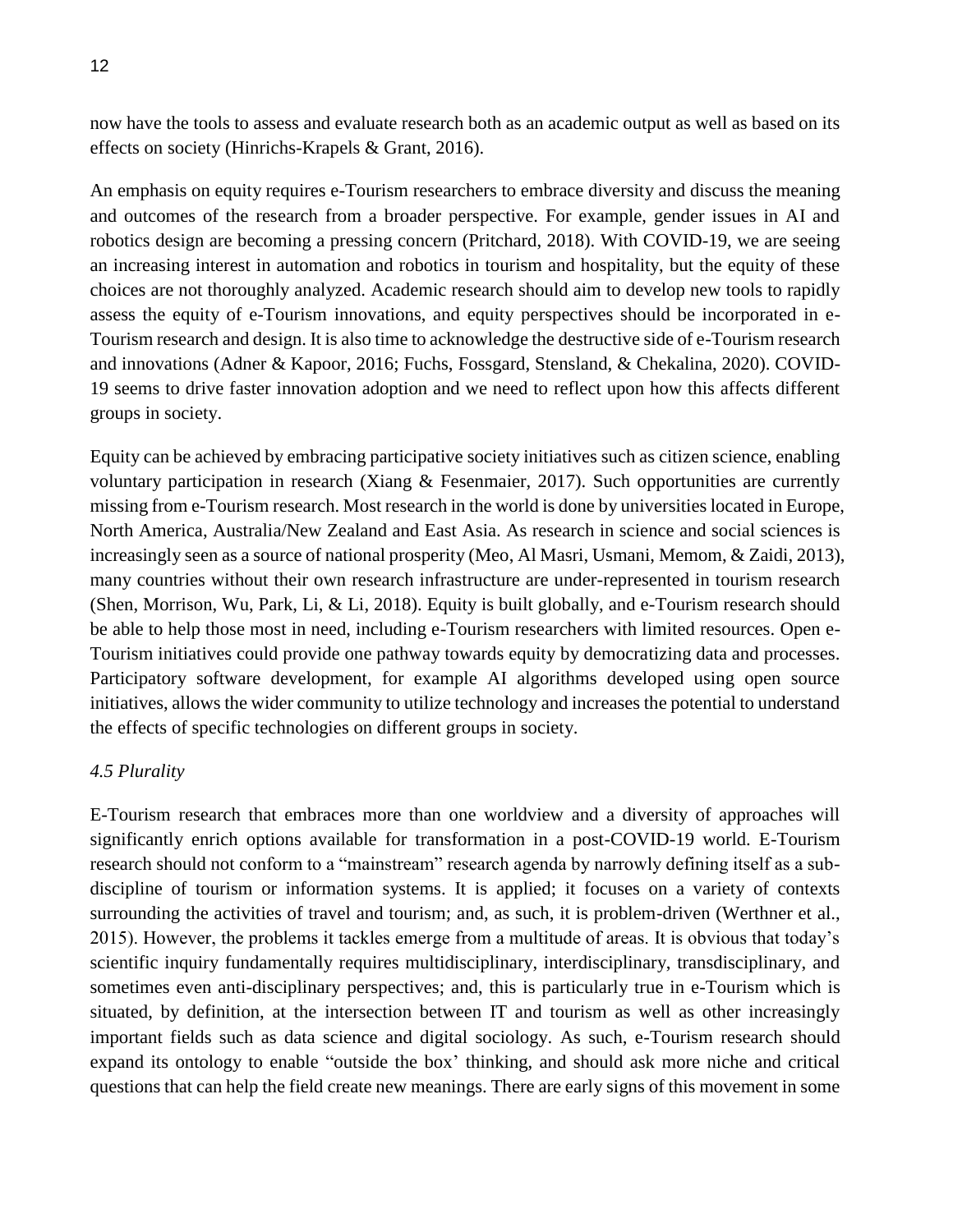of the recent publications in this journal on topics related to digital nomads and wellbeing in travel, which are relevant to understand emerging mobile life styles and consequences of using technology in travel within the new contexts of COVID-19 (Cook, 2020; Mancinelli, 2020).

COVID-19 also creates a surge in scientific research, with developments in medicine, technology and data analytics generating an unprecedentedly large amount of literature at an incredibly fast pace (Brainard, 2020). Because of this (and the complexity of the new reality), it is much needed for e-Tourism to engage with other scientific fields with urgency, in both an ontological and an epistemological sense. Researchers must come out from their own silos to build bridges that lead to fruitful collaboration. E-Tourism research should not focus only on academic exercises; instead, it should also aim at developing innovative solutions to real world problems, such as enabling policy making around issues like societal well-being and sustainability in a prescriptive way. For example, we should encourage a bottom-up approach to technology development that focuses on creating alternatives to a purely growth-driven philosophy that assumes the more, the better. While applied, e-Tourism research should aim to improve its scientific rigor in developing conceptual and theoretical frameworks that articulate both emerging needs and emerging solutions. However, this does not mean neglecting theoretical grounding; instead, we should encourage applying theories in meaningful contexts and continuing testing and retesting them in order to establish their intellectual merit.

### *4.6 Creativity*

Major interruptions to global tourism due to COVID-19 incite a refocusing to the core and fundamental matters in many domains, including science. Mounting critiques proclaim that science in general is very good at micro-innovations but lacks vision and ambition. Even worse, reality checks analyzing the progress made in different IT fields have reached conclusions that improvements over time are marginal at best. For instance, when surveying well-cited recent deep learning techniques in recommender system development, Dacrema, Cremonesi, and Jannach (2019) showed that many of them cannot be reproduced and even those that could were outperformed by comparably simple heuristic methods. Similar observations were made by Musgrave et al. (2020) who identified serious flaws in experimental setups and evaluation procedures.

This lack of creativity, originality and vision is also not unknown in e-Tourism research, a field that often deliberately self-restricts by primarily focusing on the analysis of existing IT solutions and their adoption and acceptance in tourism. These IT solutions have, however, been largely developed outside the e-Tourism community, and even worse, the e-Tourism research community has no or only limited influence on their conceptualization and design (such as, for instance, social media platforms like TripAdvisor). That said, already Hevner, March, Park and Ram's (2004) postulate for design science research in information systems, thus the simultaneous pursuit of rigor and relevance is as timely as ever. Science should not only limit itself to rigorously re-applying widely adopted theories such as the Technology Acceptance Model (Lee, Kozar, & Larsen, 2003; Pourfakhimi, Duncan, & Coetzee, 2018), but should also aim at creating novel and original technical artefacts and frameworks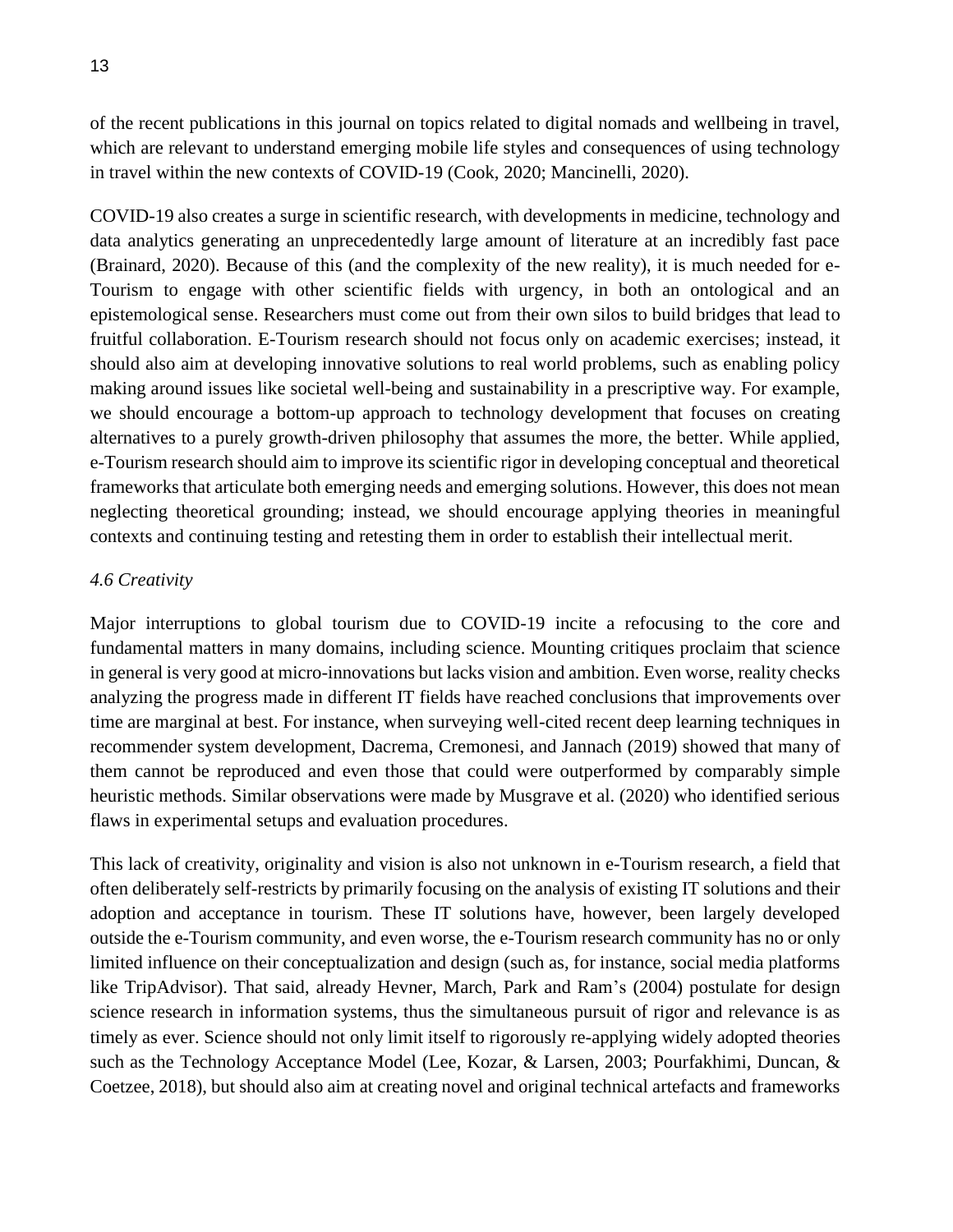with high practical relevance or high scientific impact. Creative e-Tourism research goes beyond linear extrapolation from past developments and focuses on deliberately identifying and breaking existing boundaries.

# **5. Closing Remarks**

The preeminent American biologist and Pulitzer Prize winner E. O. Wilson once said: "*The real problem of humanity is the following: We have Paleolithic emotions, medieval institutions and godlike technology.*" The COVID-19 crisis has revealed the problematic nature of this situation to a great extent - from selfish panic buying of toilet paper to nations and corporations racing to reestablish the status quo, to an almost religious belief in technology as the ultimate savior. Indeed, much of the COVID-19 recovery efforts in tourism now foresee IT to be the indispensable *conditiosine-qua-non*: without IT no tourism during and post-COVID-19. In many ways, this has heightened the need to better understand but also challenge, responsibly manage, and proactively create IT as both a short-term response and a long-term means for the renewal of e-Tourism.

We believe IT holds the key to understand the new pandemic-related conditions in relation to how we manage travel along with our everyday life and how we envision a better future for e-Tourism as a phenomenon and a field of inquiry. As such, in this essay we critique and question the ontology and epistemology of existing e-Tourism research, which is deeply rooted in classical assumptions about science, growth and technology and in the "medieval institutions" that shape it. We envision transformative e-Tourism research as being critical of these assumptions but also constructive by building the necessary foundations for change. Specifically, we call for e-Tourism research that is:

- 1. mindful of the past and the value of continuity (historicity);
- 2. aware of the factors that influence knowledge creation (reflexivity);
- 3. explicit about its values (transparency);
- 4. sensitive to differential opportunities to participate in research and varying impacts of its findings (equity);
- 5. open to diversity in topics and approaches (plurality); and
- 6. willing to break boundaries and be prescriptive (creativity).

The six transformative e-Tourism research pillars are, obviously, by no means all-encompassing and should not be treated as a requirement for every research project e-Tourism researchers engage in. These pillars are intended, rather, as general views that should guide future e-Tourism research as a whole to ask deeper, more impactful, and more critical questions. In addition, some of the views are not mutually exclusive because they share some even higher-level threads that are eventually connected to our fundamental value systems as a society and a civilization, which are also constantly evolving as we continue to battle this and potential future crises. Nonetheless, it is expected that this essay serves as an intellectual '*steppingstone*' that supports the communities surrounding this journal, and beyond, to truly elevate e-Tourism research through rigor, relevancy, creativity, and, ultimately, more significant, diverse and equitable contributions to society.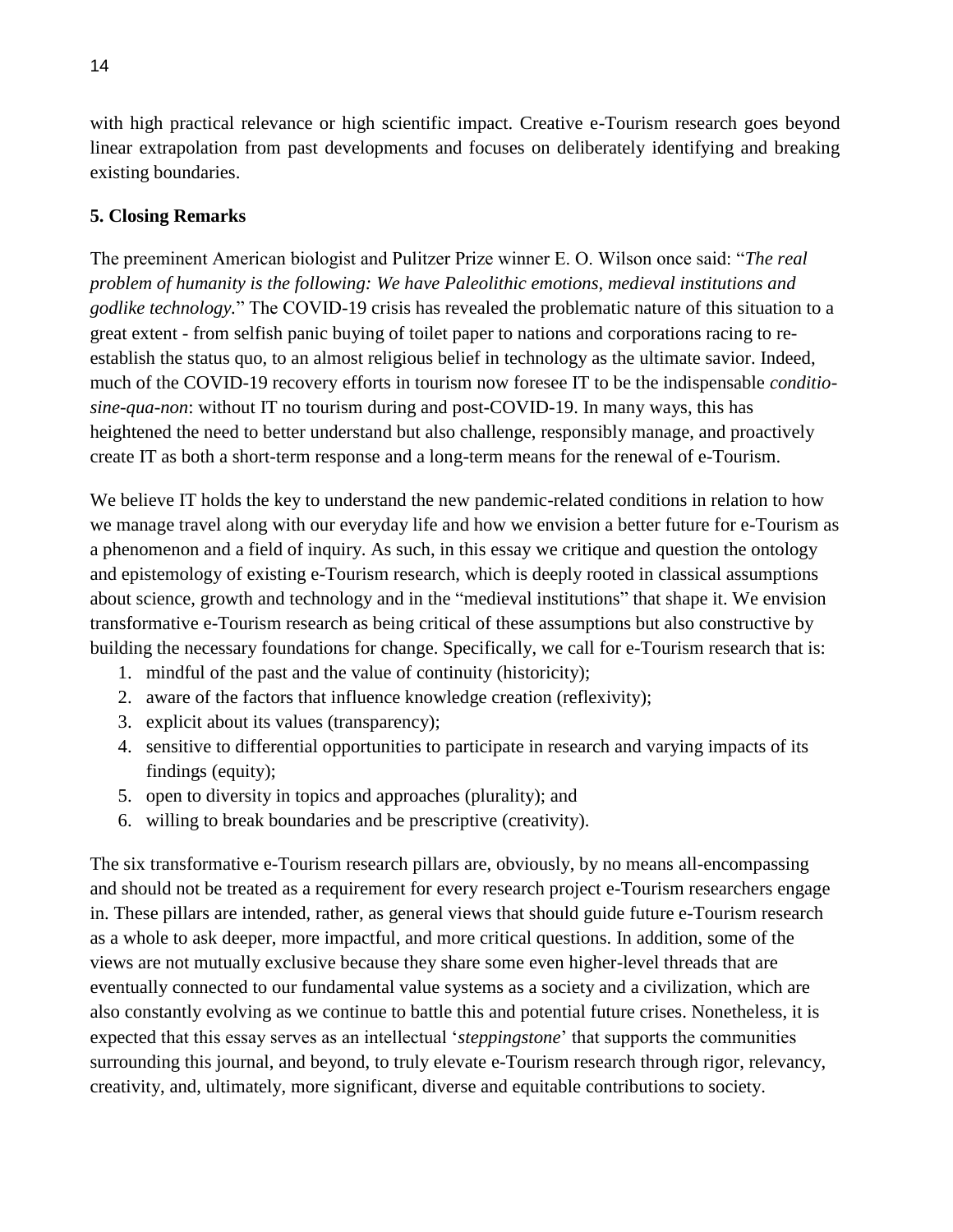#### **References**

- Adner, R., & Kapoor, R. (2016). Innovation ecosystems and the pace of substitution: Re-examining technology S‐curves. *Strategic Management Journal, 37*(4), 625-648.
- Allen, S. (2003). Towards a non-Aristotelian epistemology of science: A review of general semantics. *ETC: A Review of General Semantics, 60*(3), 228-240.
- Behbahani, H., Nazari, S., Kang, M. J., & Litman, T. (2019). A conceptual framework to formulate transportation network design problem considering social equity criteria. *Transportation Research Part A: Policy and Practice, 125*, 171-183.
- Benckendorff, P. J., Xiang, Z., & Sheldon, P. J. (2019). *Tourism Information Technology (3rd edition)*. Boston, MA: CABI.
- Blake, A., & Sinclair, M. T. (2003). Tourism crisis management: US response to September 11. *Annals of Tourism Research*, *30*(4), 813-832.
- Brainard, J. (2020). *Scientists are drowning in COVID-19 papers. Can new tools keep them afloat?* Retrieved May 21, 2020 from https://www.sciencemag.org/news/2020/05/scientists-aredrowning-covid-19-papers-can-new-tools-keep-them-afloat
- Brodbeck, K H. (2011). Money: The global power of an illusion. A Buddhist perspective. I S. C. A. Fay & M. Bruckner (eds.), *Buddhism as a stronghold of free thinking – Social, ethical and philosophical dimensions of Buddhism*. Ubuntu, Ulm.
- Brodbeck, K. H. (2014). *Verborgene metaphysische Voraussetzungen in der zeitgenössischen Wirtschaftslehre*. Working Paper Series, No. Ök-02, Cusanus Hochschule, Institut für Ökonomie und Institut für Philosophie, Bernkastel-Kues.
- Brodbeck, K. H. (2019) *Die Illusion der Identität und die Krise der Wissenschaften*, Working Paper Serie der Institute für Ökonomie und für Philosophie, Cusanus Hochschule. No. 47, 03 2019.
- Buhalis, D. (2019). Technology in tourism-from information communication technologies to eTourism and smart tourism towards ambient intelligence tourism: a perspective article. *Tourism Review, 75(1), 267-272*.
- Buhalis, D., & Law, R. (2008). Progress in information technology and tourism management: 20 years on and 10 years after the Internet - The state of eTourism research. *Tourism Management*, *29*(4), 609-623.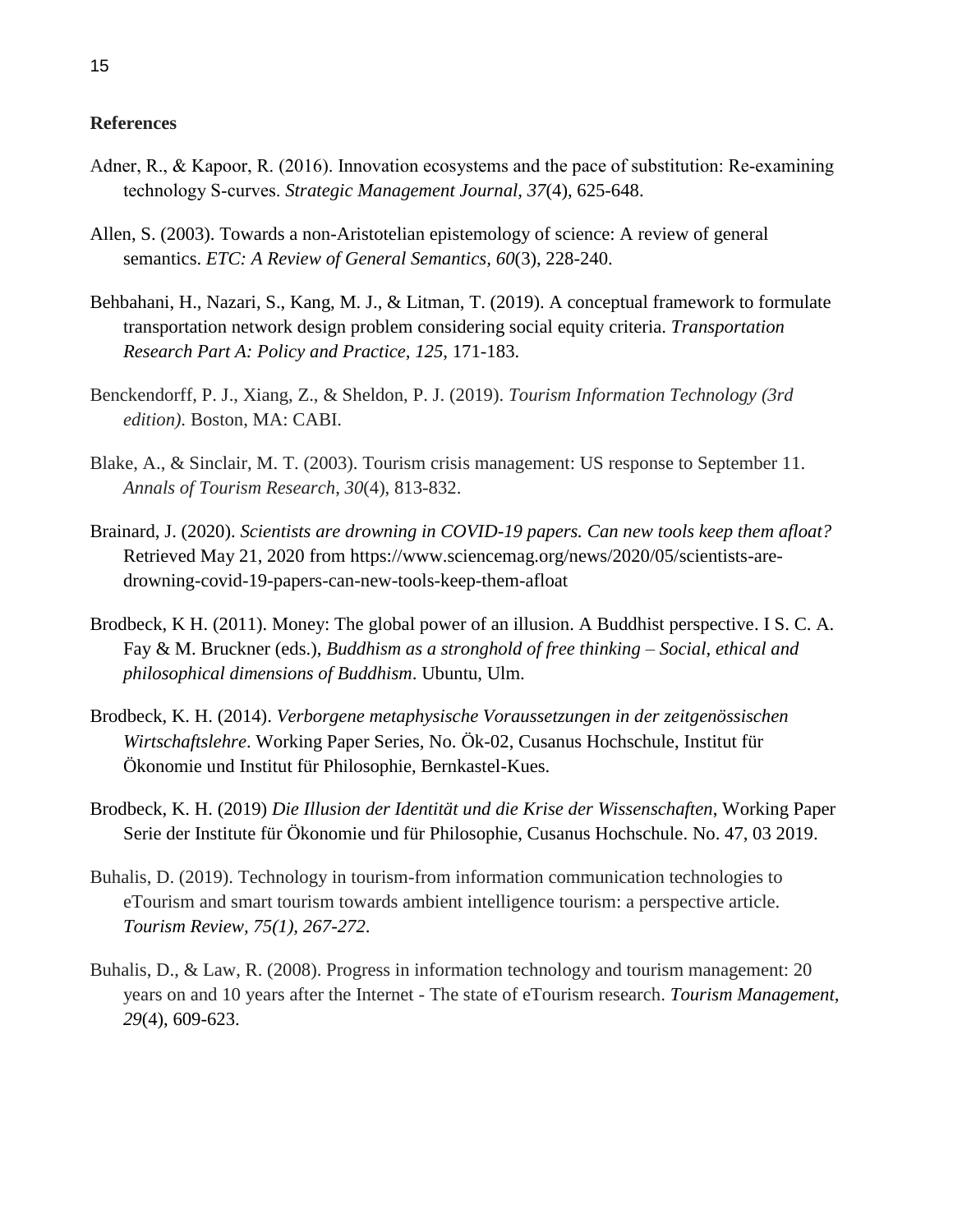- Carlsson-Szlezak, P., Reeves, M., & Swartz, P. (2020). *What coronavirus could mean for the global economy*? Retrieved May 21, 2020 from https://hbr.org/2020/03/what-coronavirus-could-meanfor-the-global-economy.
- Cayley, D. (2005). *The rivers north to the future. The testament of Ivan Illich*. Toronto, Ontario: House of Anansi Press.
- Cook, D. (2020). The freedom trap: digital nomads and the use of disciplining practices to manage work/leisure boundaries. *Information Technology & Tourism*. [https://doi.org/10.1007/s40558-](https://doi.org/10.1007/s40558-020-00172-4) [020-00172-4](https://doi.org/10.1007/s40558-020-00172-4)
- Dacrema, M. F., Cremonesi & Jannach, D. (2019). *Are we really making much progress? A worrying analysis of recent neural recommendation approaches*. Paper presented in the 13th ACM Conference on Recommender Systems, 16-20 September 2019, Copenhagen, Denmark.
- D'Cruz, H., Gillingham, P., & Melendez, S. (2007). Reflexivity, its meanings and relevance for social work: A critical review of the literature. *British Journal of Social Work, 37*(1), 73-90.
- DeSanctis, G., & Poole, M. S. (1994). Capturing the complexity in advanced technology use: Adaptive structuration theory. *Organization Science, 5*(2), 121-147.
- Dierksmeier, C., & Pirson, M. (2010). The modern corporation and the idea of freedom, *Philosophy of Management, 9*(3), 5-25.
- Dodds, R., & Butler, R. (2019*). Overtourism: Issues, realities and solutions (Vol. 1)*. Berlin: De Gruyter.
- Fuchs, C. (2009). Information and communication technologies and society. A contribution to the critique of the political economy of the Internet. *European Journal of Communication, 24*(1), 69-87.
- Fuchs, C. (2020). Everyday Life and Everyday Communication in Coronavirus Capitalism. *TripleC: Communication, Capitalism & Critique. Journal for a Global Sustainable Information Society*, *18*(1), 375-399.
- Fuchs, M., Fossgard, K., Stensland, S. & Chekalina, T. (2020). Creativity and innovation in naturebased tourism: A critical reflection and empirical assessment. In P. Fredman & J. V. Haukeland (eds.), *New frontiers in Nature-based Tourism: Principles and Practice.* Routledge, London, (in print).
- Ghoshal, S. (2005). Bad management theories are destroying good management practices. *Academy of Management Learning & Education, 4*(1), 75-91.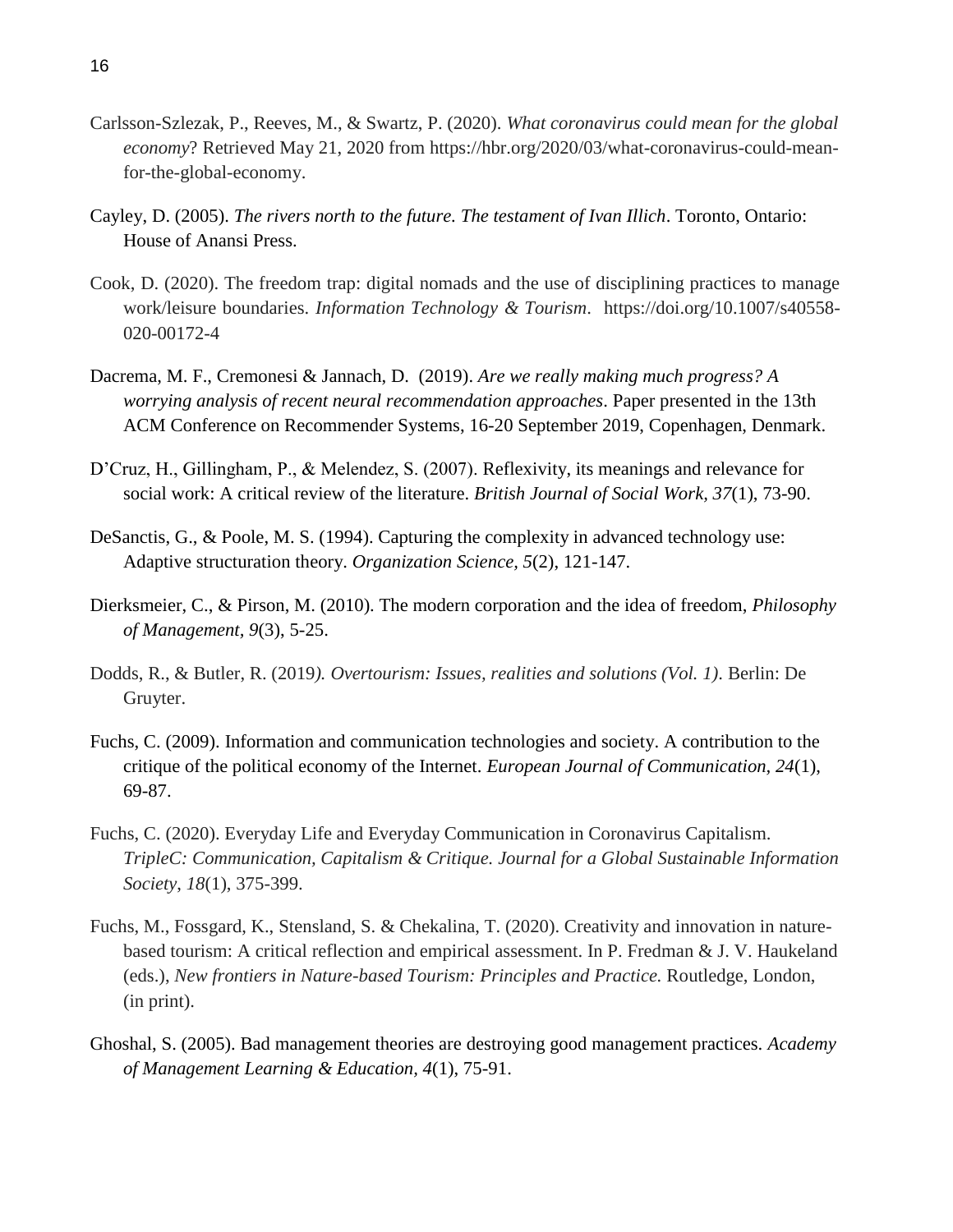- Gödel, K. (1930). Über die Vollständigkeit der Axiome des logischen Funktionenkalküls. *Monatshefte für Mathematik und Physik, 37*(2), 349–360.
- Gössling, S., Scott, D., & Hall, C. M. (2020). Pandemics, tourism and global change: a rapid assessment of COVID-19. *Journal of Sustainable Tourism*, https://doi.org/10.1080/09669582.2020.1758708
- Hall, C. M., Prayag, G., & Amore, A. (2017). *Tourism and resilience: Individual, organisational and destination perspectives*. Blue Ridge Summit, PA: Channel View Publications.
- Hall, C. M., Scott, D., & Gössling, S. (2020): Pandemics, transformations and tourism: be careful what you wish for. *Tourism Geographies*. https://doi.org/10.1080/14616688.2020.1759131
- Harris, T. (2016). *How technology Hijacks People's minds—From a magician and google design ethicist*. Retrieved May 21, 2020 from https://medium.com/thrive-global/how-technologyhijacks-peoples-minds-from-a-magician-and-google-s-design-ethicist-56d62ef5edf3
- Hevner, A. R., March, S. T., Park, J., & Ram, S. (2004). Design Science in Information Systems Research. *MIS Quarterly, 28*(1), 75-105.
- Higgins-Desbiolles, F. (2020). Socialising tourism for social and ecological justice after COVID-19. *Tourism Geographies*. https://doi.org/10.1080/14616688.2020.1757748
- Higgins-Desbiolles, F., Carnicelli, S., Krolikowski, C., Wijesinghe, G., & Boluk, K. (2019). Degrowing tourism: Rethinking tourism. *Journal of Sustainable Tourism, 27*(12), 1926–1944.
- Hinrichs-Krapels, S., & Grant, J. (2016). Exploring the effectiveness, efficiency and equity (3e's) of research and research impact assessment. *Palgrave Communications, 2*(1), 1-9.
- Illich, I. (1975). *Tools for conviviality.* London, UK: Fontana.
- Illich, I. (1992). *In the mirror of the past. Lectures and addresses 1978-1990*. London, UK: Marion Boyars.
- Jamal, T., & Budke, C. (2020). Tourism in a world with pandemics: local-global responsibility and action. *Journal of Tourism Futures*, https://doi.org/10.1108/JTF-02-2020-0014
- Kallis, G. (2011). Defense of De-growth*. Ecological Economics, 70,* 873-880
- Kuhn, Th. (1962). *The structure of scientific revolutions*. Chicago, IL: University of Chicago Press.
- Latour, B. (1987). *[Science in action: How to follow scientists and engineers through society](https://en.wikipedia.org/wiki/Science_in_Action_(book))*. Cambridge, MA[:](https://en.wikipedia.org/wiki/Harvard_University_Press) [Harvard University Press.](https://en.wikipedia.org/wiki/Harvard_University_Press)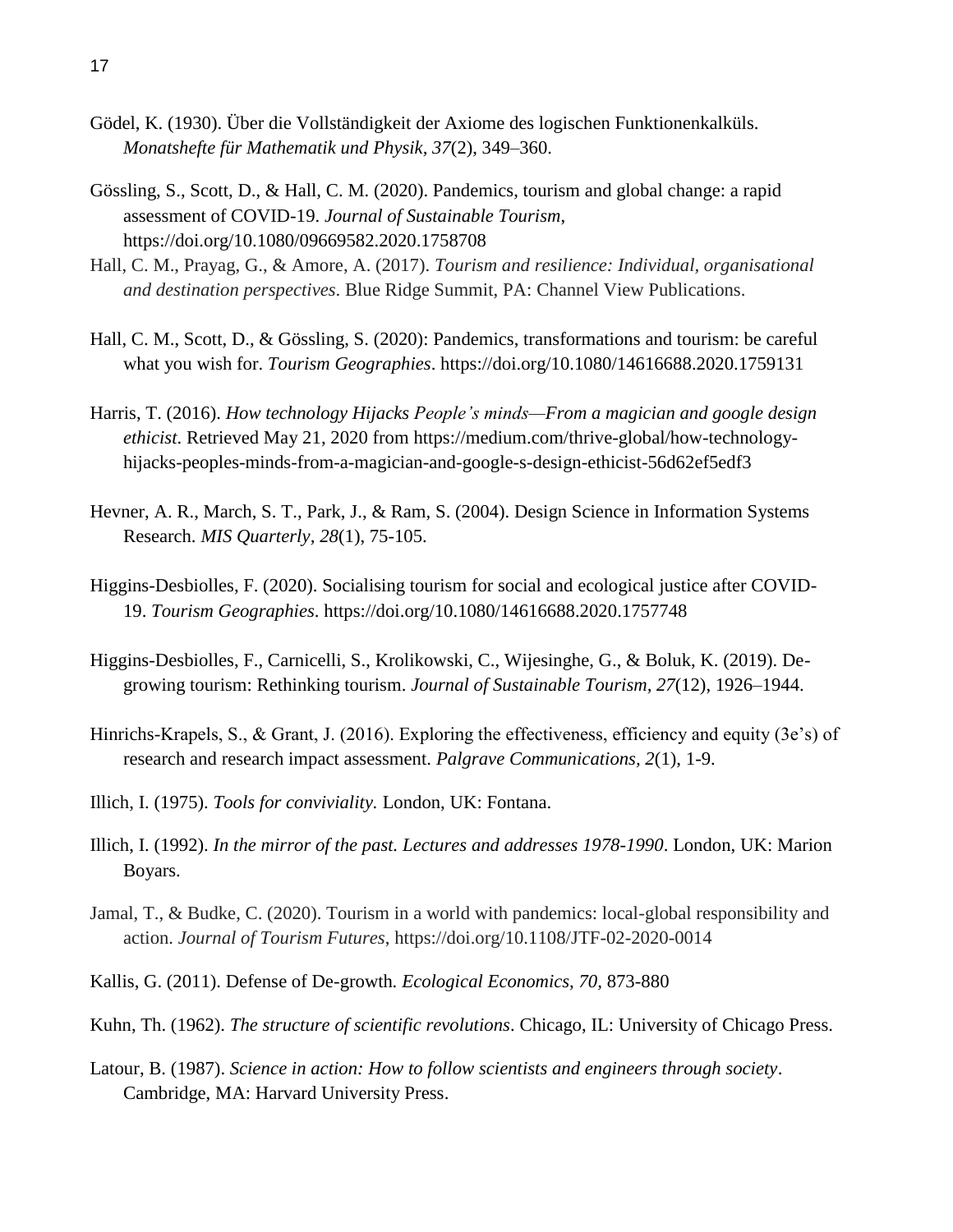- Latour, B. (2000). [When things strike back: A possible contribution of 'science studies' to the social](http://spire.sciencespo.fr/hdl:/2441/5l6uh8ogmqildh09h61ih1289/resources/2000-latour-when-things-strike-back-vauteur.pdf)  [sciences](http://spire.sciencespo.fr/hdl:/2441/5l6uh8ogmqildh09h61ih1289/resources/2000-latour-when-things-strike-back-vauteur.pdf)[.](https://en.wikipedia.org/wiki/British_Journal_of_Sociology) *[British Journal of Sociology,](https://en.wikipedia.org/wiki/British_Journal_of_Sociology) 51*(1), 107–123.
- Law, R., Leung, D., & Chan, I. C. C. (2019). Progression and development of information and communication technology research in hospitality and tourism. *International Journal of Contemporary Hospitality Management, 32*(2), 511-534.
- Lee, Y., Kozar, K. A., & Larsen, K. R. (2003). The technology acceptance model: Past, present, and future. *Communications of the Association for Information Systems*, *12*, 752-780.
- Lynch, C. (2008). Reflexivity in research on civil society: Constructivist perspectives. *International Studies Review, 10*(4), 708-721.
- Mancinelli, F. (2020). Digital nomads: freedom, responsibility and the neoliberal order. *Information Technology & Tourism*, https://doi.org/10.1007/s40558-020-00174-2
- Meo, S. A., Al Masri, A. A., Usmani, A. M., Memon, A. N., & Zaidi, S. Z. (2013). Impact of GDP, spending on R&D, number of universities and scientific journals on research publications among Asian countries. *PloS One, 8*(6), 1-8.
- Musgrave, K., Belongie, S., & Lim, S. N. (2020). *A Metric Learning Reality Check.* Retrieved May 21, 2020 from https://arxiv.org/abs/2003.08505
- Navío-Marco, J., Ruiz-Gómez, L. M., & Sevilla-Sevilla, C. (2018). Progress in information technology and tourism management: 30 years on and 20 years after the internet-Revisiting Buhalis & Law's landmark study about eTourism. *Tourism Management*, *69*, 460-470.
- Neidhardt, J., & Werthner, H. (2018). IT and tourism: still a hot topic, but do not forget IT. *Information Technology & Tourism*, *20*(1-4), 1-7.
- Nowlin, C. (2017). Understanding and undermining the growth paradigm. *Dialogue, 56*, 559-593.
- Ötsch, W. (2020). *What type of crisis is this? The coronavirus crisis is a crisis of the economized society*. Lecture at the topical lecture series of Cusanus Hochchule für Gesellschaftsgstaltung, 9 April 2020.
- Popper, K (1974). Scientific reduction and the essential incompleteness of all sciences. In F. J. Ayala & T. Dobzhansky (eds.) *Studies in the philosophy of biology. Reduction and related problems* (pp. 259-284). London, UK: Basingstoke.
- Pourfakhimi, S., Duncan, T., & Coetzee, W. (2018). A synthesis of technology acceptance research in tourism & hospitality. In *Information and Communication Technologies in Tourism 2018* (pp. 143-155). Cham, Switzerland: Springer.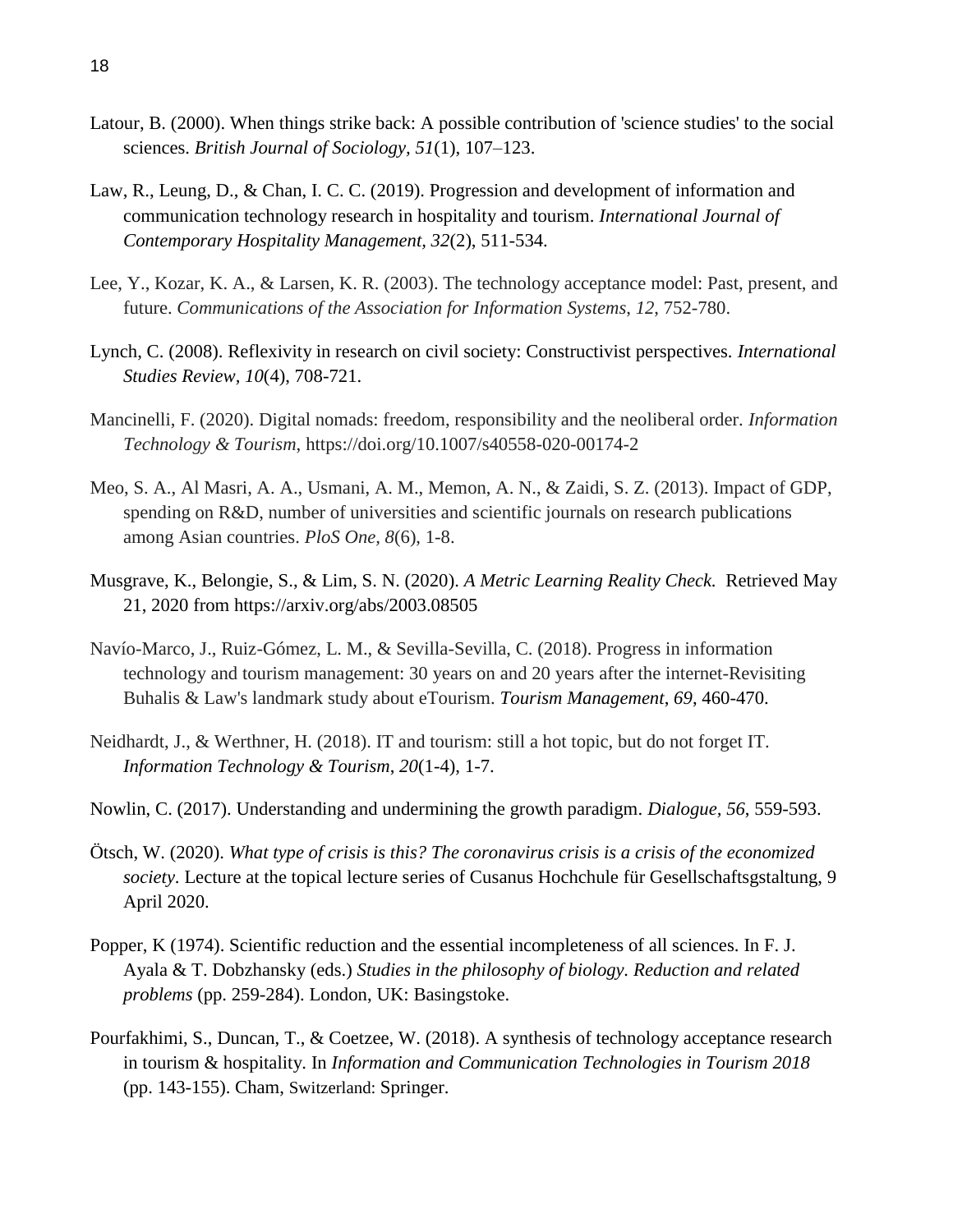- Pritchard, A. (2018). Predicting the next decade of tourism gender research. *Tourism Management Perspectives, 25*, 144-146.
- Putnam, H. (2004). *The collapse of the fact/value dichotomy*. Cambridge: Harvard University Press.
- Rendall, T. (2015). Goethe's Faust and Heidegger's critique of technology. *Interdisciplinary Studies in Literature and Environment, 22*(1), 115-131.
- Saarinen, J. (2018). Beyond growth thinking: The need to revisit sustainable development in tourism. *Tourism Geographies, 20*(2), 337–340.
- Samerski, S. (2018). Tools for degrowth? Ivan Illich's critique of technology revisited. *Journal of Cleaner Production, 197*, 1637-1646.
- Sassen, S. (2002). Towards a sociology of information technology. *Current Sociology, 50*(3), 365- 388.
- Shen, Y., Morrison, A. M., Wu, B., Park, J., Li, C., & Li, M. (2018). Where in the world? A geographic analysis of a decade of research in tourism, hospitality, and leisure journals. *Journal of Hospitality & Tourism Research, 42*(2), 171-200.
- Sönmez, S. F., Apostolopoulos, Y., & Tarlow, P. (1999). Tourism in crisis: Managing the effects of terrorism. *Journal of Travel Research*, *38*(1), 13-18.
- Touray, S. (2020). Tracing the etourism discipline: Bibliometric analysis on the collaborative structure of the etourism research community. In C. Maurer & H. J. Siller (eds.) *ISCONTOUR 2020 Tourism Research Perspectives: Proceedings of the International Student Conference in Tourism Researc*h (pp. 243-257). Norderstedt, Germany: Books on Demand.
- Tufekci, Z. (2014). Engineering the public: Big data, surveillance and computational politics. *First Monday*, *19*(7). https://doi.org/10.5210/fm.v19i7.4901
- UNWTO. (2020). *UNWTO World Tourism Barometer (Vol. 18, Issue 2, May 2020)*. Madrid, Spain: UNWTO.
- Wang, D., Fesenmaier, D. R., Werthner, H., & Wöber, K. (2010). The journal of information technology & tourism: A content analysis of the past 10 years. *Information Technology & Tourism, 12*(1), 3-16.
- Werthner, H., Alzua-Sorzabal, A., Cantoni, L., Dickinger, A., Gretzel, U., Jannach, D., ... & Stangl, B. (2015). Future research issues in IT and tourism. *Information Technology & Tourism*, *15*(1), 1-15.